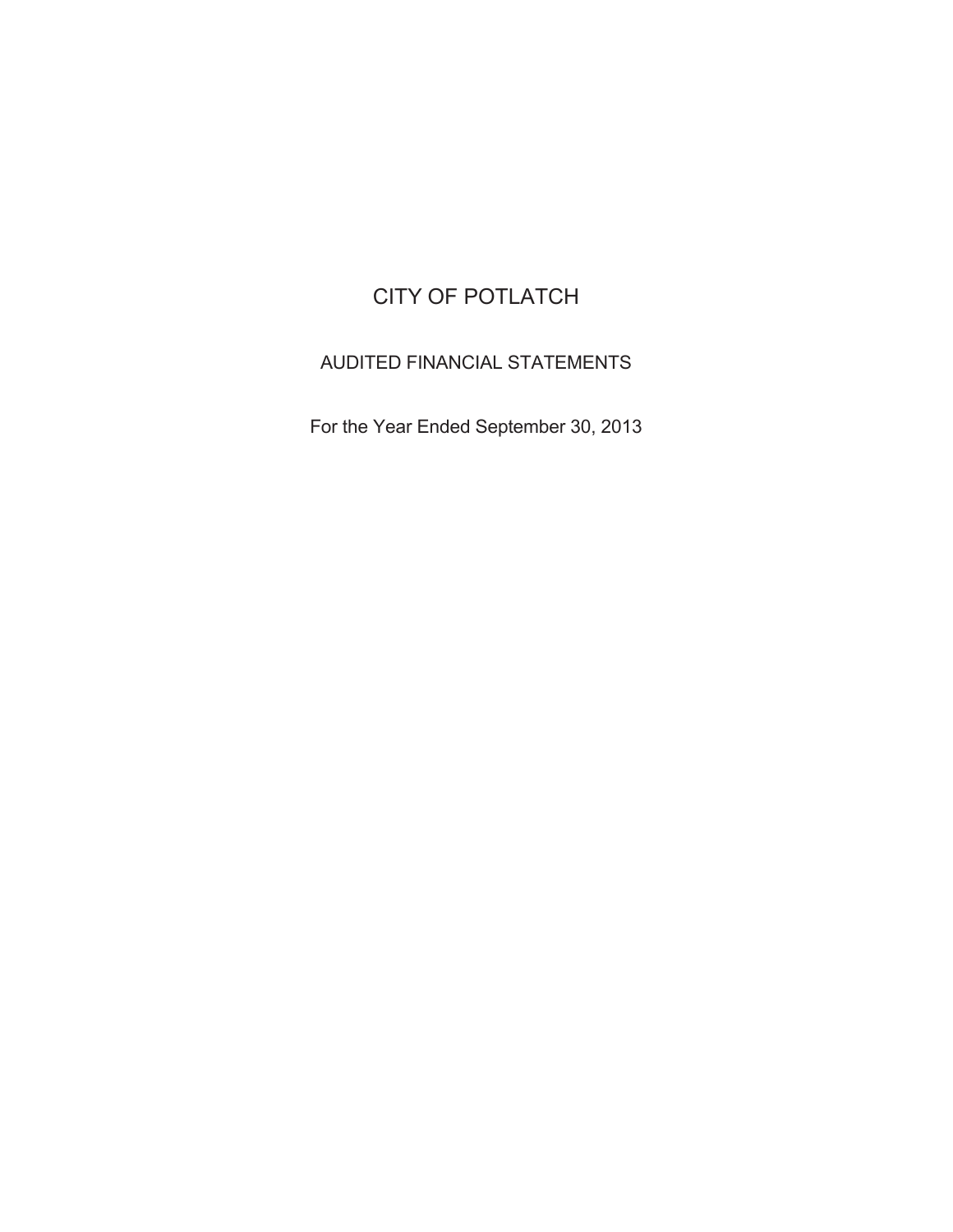#### TABLE OF CONTENTS

| <b>FINANCIAL SECTION</b>                                                                                                                                                                                                  | Page                |
|---------------------------------------------------------------------------------------------------------------------------------------------------------------------------------------------------------------------------|---------------------|
| <b>Independent Auditor's Report</b><br><b>Basic Financial Statements:</b>                                                                                                                                                 | 3                   |
| <b>Government-Wide Financial Statements:</b><br><b>Statement of Net Position</b><br><b>Statement of Activities</b><br><b>Fund Financial Statements:</b>                                                                   | 6<br>$\overline{7}$ |
| <b>Balance Sheet - Governmental Funds</b>                                                                                                                                                                                 | 8                   |
| Statement of Revenues, Expenditures and Changes in Fund<br>Balances - General Fund - Budget and Actual<br>Reconciliation of the Statement of Revenues, Expenditures<br>and Changes in Fund Balances of Governmental Funds | 9                   |
| to the Statement of Activities                                                                                                                                                                                            | 10                  |
| Combined Statement of Net Position - Proprietary Funds<br>Combined Schedule of Revenues, Expenses and Changes in                                                                                                          | 11                  |
| Net Position - Proprietary Funds                                                                                                                                                                                          | 12                  |
| Combined Statement of Cash Flows - Proprietary Funds                                                                                                                                                                      | 13                  |
| Statement of Fiduciary Net Position - Fiduciary Funds                                                                                                                                                                     | 14                  |
| Notes to the Financial Statements                                                                                                                                                                                         | 15                  |
| SUPPLEMENTARY INFORMATION                                                                                                                                                                                                 |                     |
| Independent Auditor's Report - Government Auditing Standards                                                                                                                                                              | 33                  |
| Independent Auditor's Report – Single Audit Act                                                                                                                                                                           | 35                  |
| Schedule of Expenditures of Federal Awards - Accrual Basis                                                                                                                                                                | 38                  |
| <b>Schedule of Findings and Questioned Costs</b>                                                                                                                                                                          | 39                  |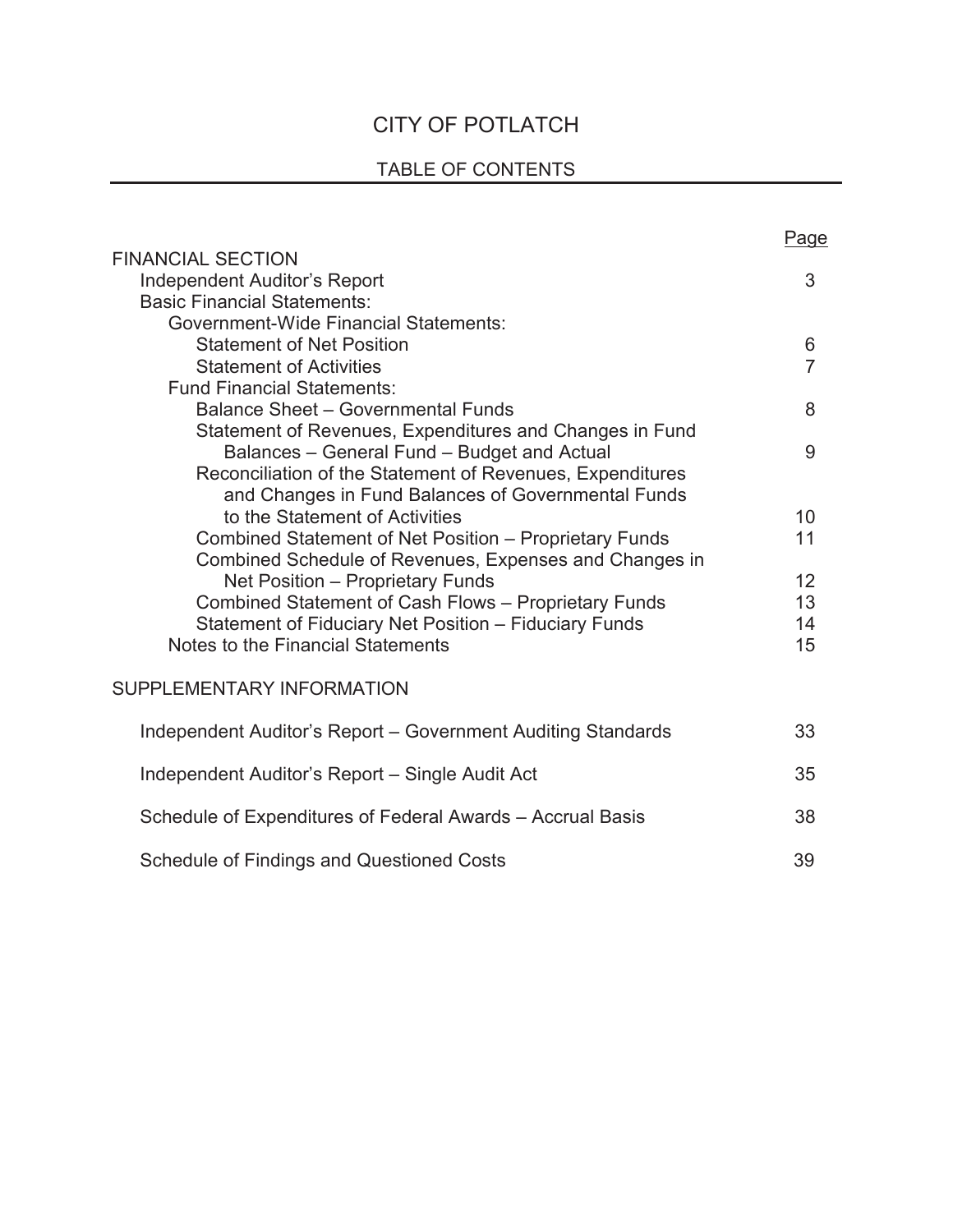



609 South Washington, Suite 202 Moscow, Idaho 83843 www.presnellgage.com

(208) 882-2211

Fax: (208) 883-3808

#### **Independent Auditor's Report**

Members of the City Council City of Potlatch, Idaho

#### **Report of the Financial Statements**

We have audited the accompanying financial statements of the governmental activities, the business-type activities, and each major fund of the City of Potlatch, Idaho as of and for the year ended September 30, 2013, and the related notes to the financial statements, which collectively comprise the City's basic financial statements as listed in the Table of Contents.

#### **Management's Responsibility for the Financial Statements**

Management is responsible for the preparation and fair presentation of these financial statements in accordance with accounting principles generally accepted in the United States of America; this includes the design, implementation, and maintenance of internal control relevant to the preparation and fair presentation of financial statements that are free from material misstatement, whether due to fraud or error.

#### **Auditor's Responsibility**

Our responsibility is to express opinions on these financial statements based on our audit. We conducted our audit in accordance with auditing standards generally accepted in the United States of America and the standards applicable to financial audits contained in *Government Auditing Standards*, issued by the Comptroller General of the United States. Those standards require that we plan and perform the audit to obtain reasonable assurance about whether the financial statements are free from material misstatement.

> Lewiston Office: 1216 Idaho Street, Lewiston, Idaho 83501, (208) 746-8281 Grangeville Office: 111 South Mill Street, Grangeville, Idaho 83530, (208) 983-1254 Orofino Office: 216 Johnson Avenue, Orofino, Idaho 83544, (208) 476-3012 Pullman Office: 1230 SE Bishop Blvd., Pullman, Washington 99163, (509) 332-6541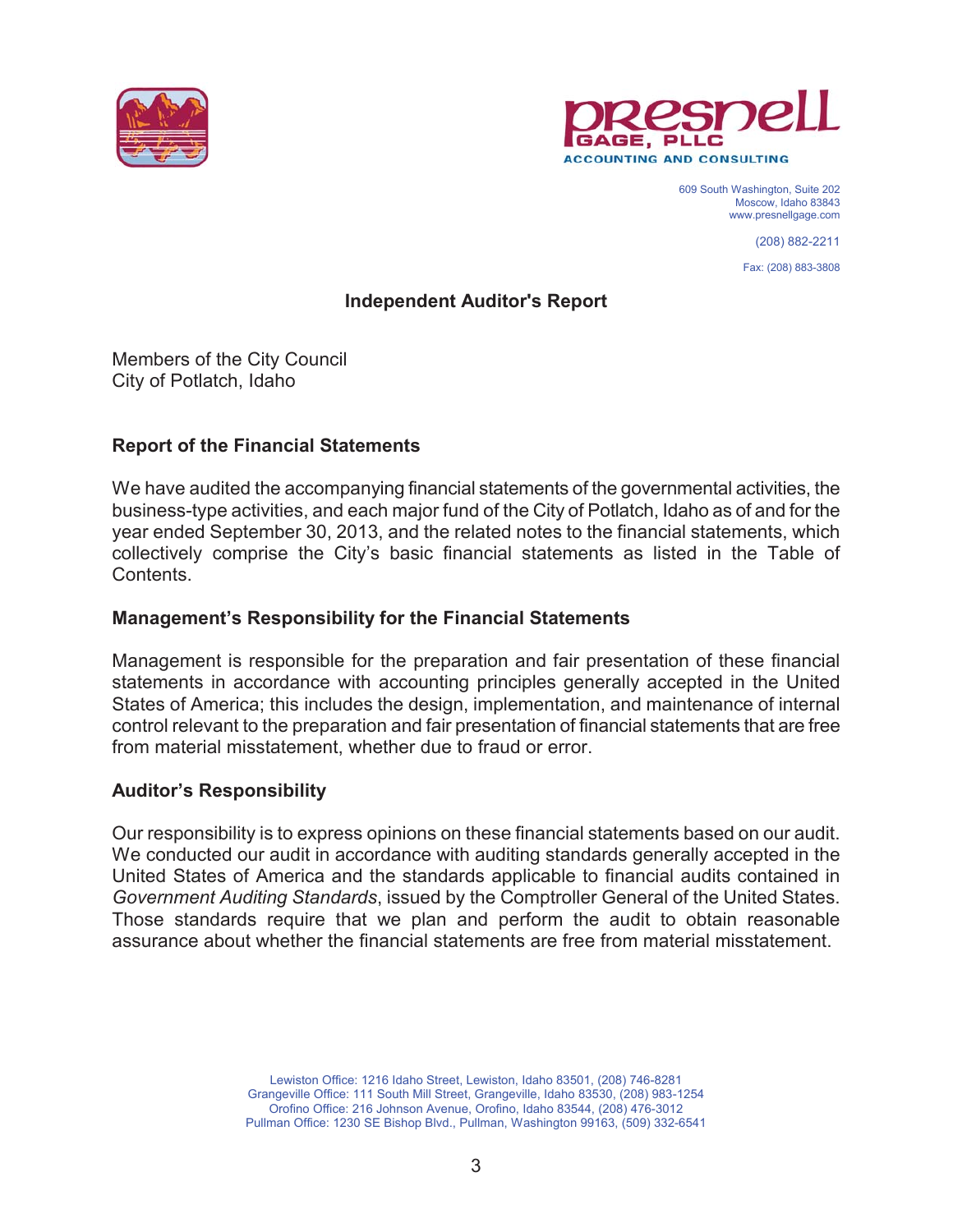An audit involves performing procedures to obtain audit evidence about the amounts and disclosures in the financial statements. The procedures selected depend on the auditor's judgment, including the assessment of the risks of material misstatement of the financial statements, whether due to fraud or error. In making those risk assessments, the auditor considers internal control relevant to the entity's preparation and fair presentation of the financial statements in order to design audit procedures that are appropriate in the circumstances, but not for the purpose of expressing an opinion on the effectiveness of the entity's internal control. Accordingly, we express no such opinion. An audit also includes evaluating the appropriateness of accounting policies used and the reasonableness of significant accounting estimates made by management, as well as evaluating the overall presentation of the financial statements.

We believe that the audit evidence we have obtained is sufficient and appropriate to provide a basis for our audit opinions.

#### **Opinions**

In our opinion, the financial statements referred to above present fairly, in all material respects, the respective financial position of the governmental activities, the business-type activities, and each major fund of the City of Potlatch, Idaho as of September 30, 2013, and the respective changes in financial position and cash flows, where applicable, thereof for the year then ended in accordance with accounting principles generally accepted in the United States of America.

#### **Other Matters**

#### *Required Supplementary Information*

Management has omitted the Management's Discussion and Analysis that accounting principles generally accepted in the United State of America require to be presented to supplement the basic financial statements. Such missing information, although not a part of the basic financial statements, is required by the Governmental Accounting Standards Board, who considers it to be an essential part of financial reporting for placing the basic financial statements in an appropriate operational, economic, or historical context. Our opinion on the basic financial statements is not affected by this missing information.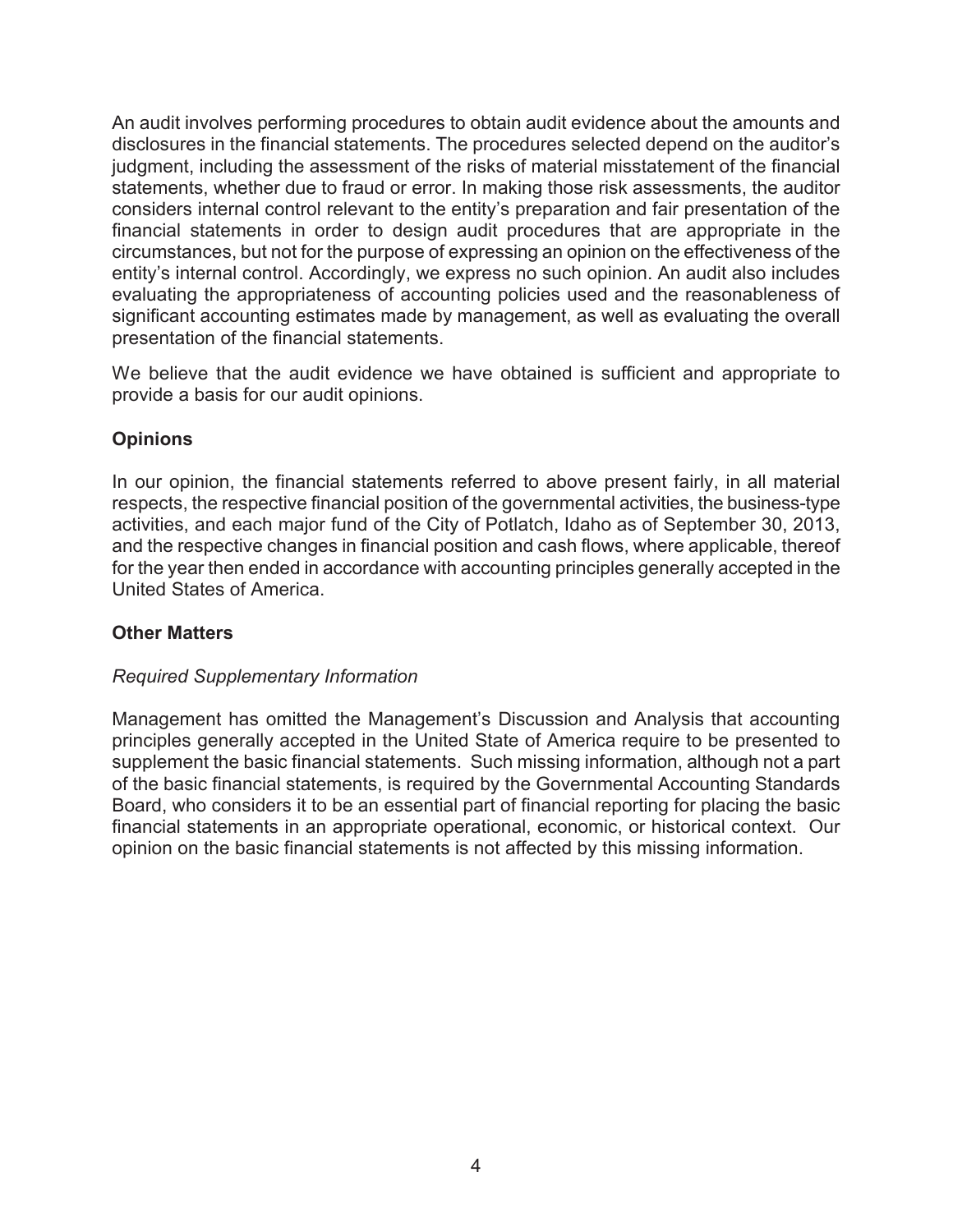#### *Other Information*

Our audit was conducted for the purpose of forming opinions on the financial statements that collectively comprise the City of Potlatch, Idaho's basic financial statements. The accompanying schedule of expenditures of federal awards is presented for purposes of additional analysis as required by U.S. Office of Management and Budget Circular A-133, *Audits of States, Local Governments, and Non-Profit Organizations*, and is not a required part of the basic financial statements. Such information is the responsibility of management and was derived from and relates directly to the underlying accounting and other records used to prepare the basic financial statements. The information has been subjected to the auditing procedures applied in the audit of the basic financial statements and certain additional procedures, including comparing and reconciling such information directly to the underlying accounting and other records used to prepare the basic financial statements or to the basic financial statements themselves, and other additional procedures in accordance with auditing standards generally accepted in the United States of America. In our opinion, the schedule of expenditures of federal awards is fairly stated, in all material respects, in relation to the basic financial statements as a whole.

#### **Other Reporting Required by Government Auditing Standards**

In accordance with Government Auditing Standards, we have also issued a report dated February 21, 2014, on our consideration of the City of Potlatch, Idaho's internal control over financial reporting and our tests of its compliance with certain provisions of laws, regulations, contracts and grant agreements, and other matters. The purpose of that report is to describe the scope of our testing of internal control over financial reporting and compliance and the results of that testing, and not to provide an opinion on the internal control over financial reporting or on compliance. That report is an integral part of an audit performed in accordance with Government Auditing Standards in considering the City of Potlatch, Idaho's internal control over financial reporting and compliance.

Presnell Gage, PLLC

February 21, 2014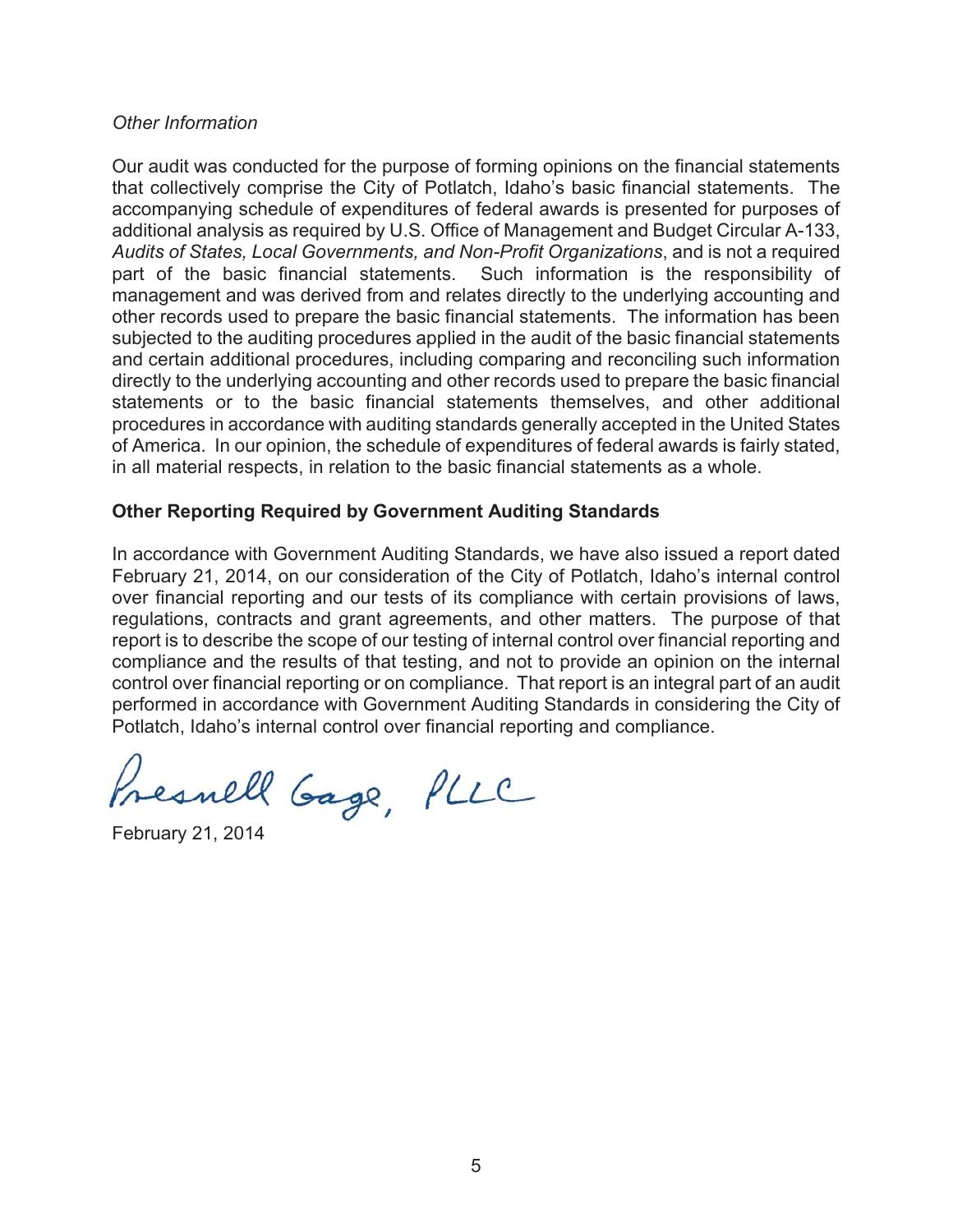#### **City of Potlatch Statement of Net Position September 30, 2013**

|                                                   |               | Governmental<br><b>Activities</b> | Business-type<br><b>Activities</b> | Total           |
|---------------------------------------------------|---------------|-----------------------------------|------------------------------------|-----------------|
| <b>ASSETS</b>                                     |               |                                   |                                    |                 |
| Cash and cash equivalents                         | \$            | 67,039                            | \$<br>636,202                      | \$<br>703,241   |
| Receivables                                       |               | 46,489                            | 91.909                             | 138,398         |
| Cash and cash equivalents - restricted            |               |                                   | 97.611                             | 97.611          |
| Capital assets:                                   |               |                                   |                                    |                 |
| Land                                              |               | 31,745                            | 155,460                            | 187,205         |
| <b>Buildings</b>                                  |               | 1,248,543                         | 10,400                             | 1,258,943       |
| Vehicles                                          |               | 28,224                            |                                    | 28,224          |
| Machinery and equipment                           |               | 137,861                           | 130,498                            | 268,359         |
| Infrastructure                                    |               |                                   | 10,548,718                         | 10,548,718      |
| Accumulated depreciation                          |               | (451, 830)                        | (1, 397, 064)                      | (1,848,894)     |
| Advances to/from other funds                      |               | 27,305                            | (27, 305)                          |                 |
| <b>Total assets</b>                               |               | 1,135,376                         | 10,246,429                         | 11,381,805      |
| <b>LIABILITIES</b>                                |               |                                   |                                    |                 |
| Accounts payable and other                        |               |                                   |                                    |                 |
| current liabilities                               |               | 18,710                            | 54,579                             | 73,289          |
| Compensated absences                              |               | 1,990                             | 3,486                              | 5,476           |
| Accrued contractor payable                        |               |                                   | 49,107                             | 49,107          |
| Long-term liabilities - due within one year       |               |                                   | 84,408                             | 84,408          |
| Long-term liabilities - due in more than one year |               |                                   | 4,167,479                          | 4,167,479       |
| <b>Total liabilities</b>                          |               | 20,700                            | 4,359,059                          | 4,379,759       |
| <b>NET POSITION</b>                               |               |                                   |                                    |                 |
| Net investment in capital assets                  |               | 994,543                           | 5,147,018                          | 6,141,561       |
| Restricted for debt service                       |               |                                   | 97,611                             | 97,611          |
| Unrestricted                                      |               | 120,133                           | 642,741                            | 762,874         |
| Total net position                                | $\frac{1}{2}$ | 1,114,676                         | \$<br>5,887,370                    | \$<br>7,002,046 |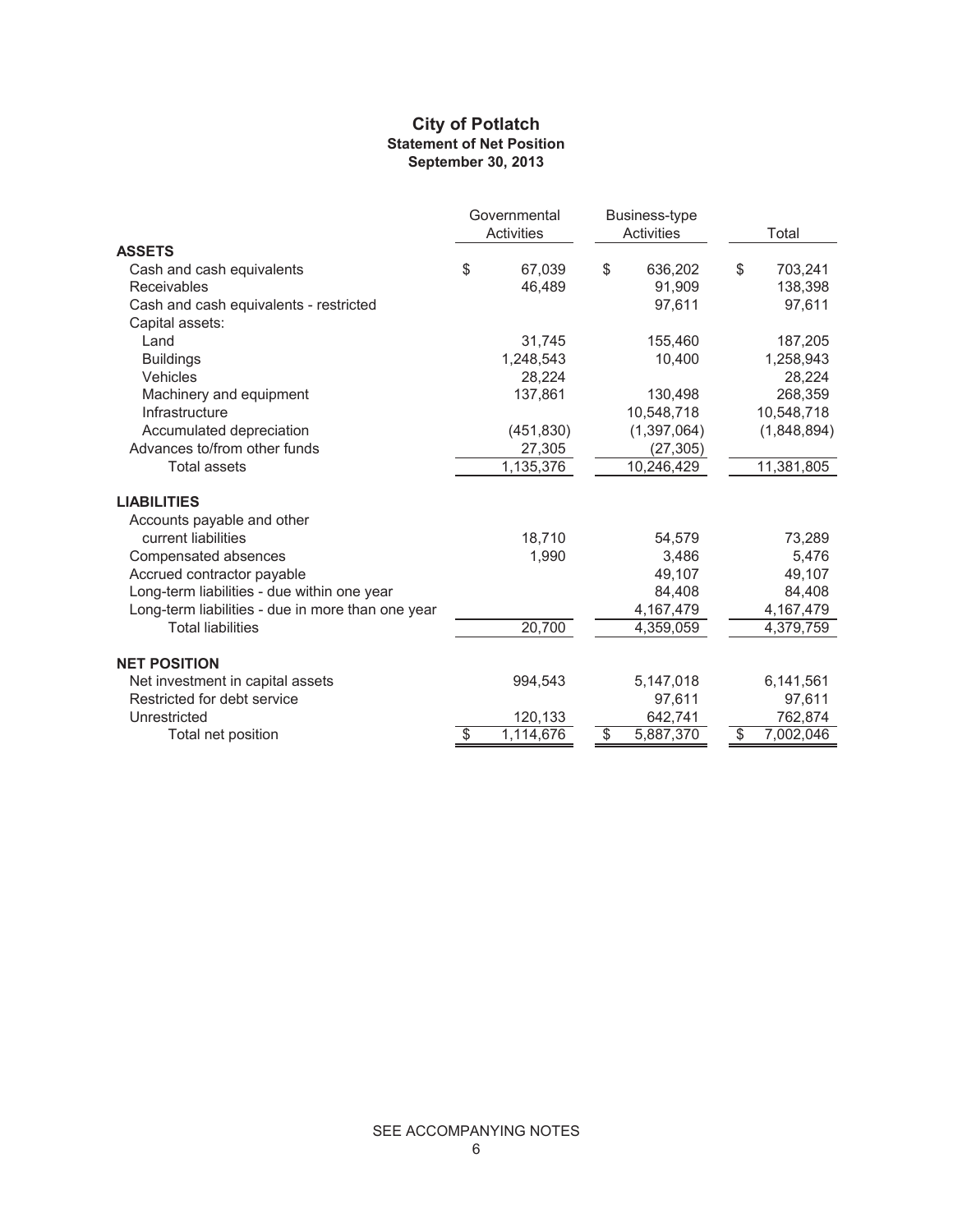|                                |                                   |              |             |   |                  |   |               |   |              | Net (Expense) Revenue and |   |            |
|--------------------------------|-----------------------------------|--------------|-------------|---|------------------|---|---------------|---|--------------|---------------------------|---|------------|
|                                |                                   |              |             |   | Program Revenues |   |               |   |              | Changes in Net Assets     |   |            |
|                                |                                   |              |             |   | Operating        |   | Capital       |   |              |                           |   |            |
|                                |                                   |              | Charges for |   | Grants and       |   | Grants and    |   | Governmental | Business-type             |   |            |
| Functions/Programs             | Expenses                          |              | Services    |   | Contributions    |   | Contributions |   | Activities   | Activities                |   | Total      |
| Primary government:            |                                   |              |             |   |                  |   |               |   |              |                           |   |            |
| Governmental activities        |                                   |              |             |   |                  |   |               |   |              |                           |   |            |
| General government             | 132,108<br>↮                      | ↮            | 23,428      | ↮ | 4,991            | ↮ | 33,723        | ↮ | (69, 966)    |                           | ↮ | (69, 966)  |
| Highways and streets           | 85,587                            |              |             |   | 26,782           |   |               |   | (58, 805)    |                           |   | (58, 805)  |
| Culture and recreation         | 103,853                           |              | 55,946      |   | 2,662            |   | 13,000        |   | (32, 245)    |                           |   | (32, 245)  |
| Total governmental activities  | 321,548<br>↮                      | ↮            | 79,374      | ↮ | 34,435           | ↮ | 46,723        |   | (161, 016)   |                           |   | (161, 016) |
| Business-type activities:      |                                   |              |             |   |                  |   |               |   |              |                           |   |            |
| Water                          | 218,585<br>↮                      | ↮            | 193,740     | ↔ | 2,813            |   |               |   |              | (22, 032)<br>↮            |   | (22, 032)  |
| Sewer                          | 363,384                           |              | 260,746     |   | 500              | ↮ | 411,407       |   |              | 309,269                   |   | 309,269    |
| Sanitation                     | 81,930                            |              | 99,414      |   |                  |   |               |   |              | 17,484                    |   | 17,484     |
| Total business-type activities | 663,899                           |              | 553,900     |   | 3,313            |   | 411,407       |   |              | 304,721                   |   | 304,721    |
| Total primary government       | 985,447                           | ക            | 633,274     | ↮ | 37,748           | ↮ | 458,130       |   | 161,016      | 304,721                   |   | 143,705    |
|                                |                                   |              |             |   |                  |   |               |   |              |                           |   |            |
|                                | General revenues:                 |              |             |   |                  |   |               |   |              |                           |   |            |
|                                | Property taxes                    |              |             |   |                  |   |               |   | 144,015      |                           |   | 144,015    |
|                                | State sales tax & revenue sharing |              |             |   |                  |   |               |   | 39,269       |                           |   | 39,269     |
|                                | Liquor tax                        |              |             |   |                  |   |               |   | 19,563       |                           |   | 19,563     |
|                                | Franchise fees                    |              |             |   |                  |   |               |   | 8,798        |                           |   | 8,798      |
|                                | Unrestricted investment earnings  |              |             |   |                  |   |               |   | 139          | 984                       |   | 1,123      |
|                                | Other                             |              |             |   |                  |   |               |   | 483          |                           |   | 483        |
|                                | Total general revenues            |              |             |   |                  |   |               |   | 212,267      | 984                       |   | 213,251    |
|                                | Change in r                       | net position |             |   |                  |   |               |   | 51,251       | 305,705                   |   | 356,956    |
|                                |                                   |              |             |   |                  |   |               |   |              |                           |   |            |
|                                | Net position - beginning          |              |             |   |                  |   |               |   | 1,063,425    | 5,581,665                 |   | 6,645,090  |
|                                | Net position - ending             |              |             |   |                  |   |               | ↮ | 1,114,676    | 5,887,370<br>↮            | ↮ | 7,002,046  |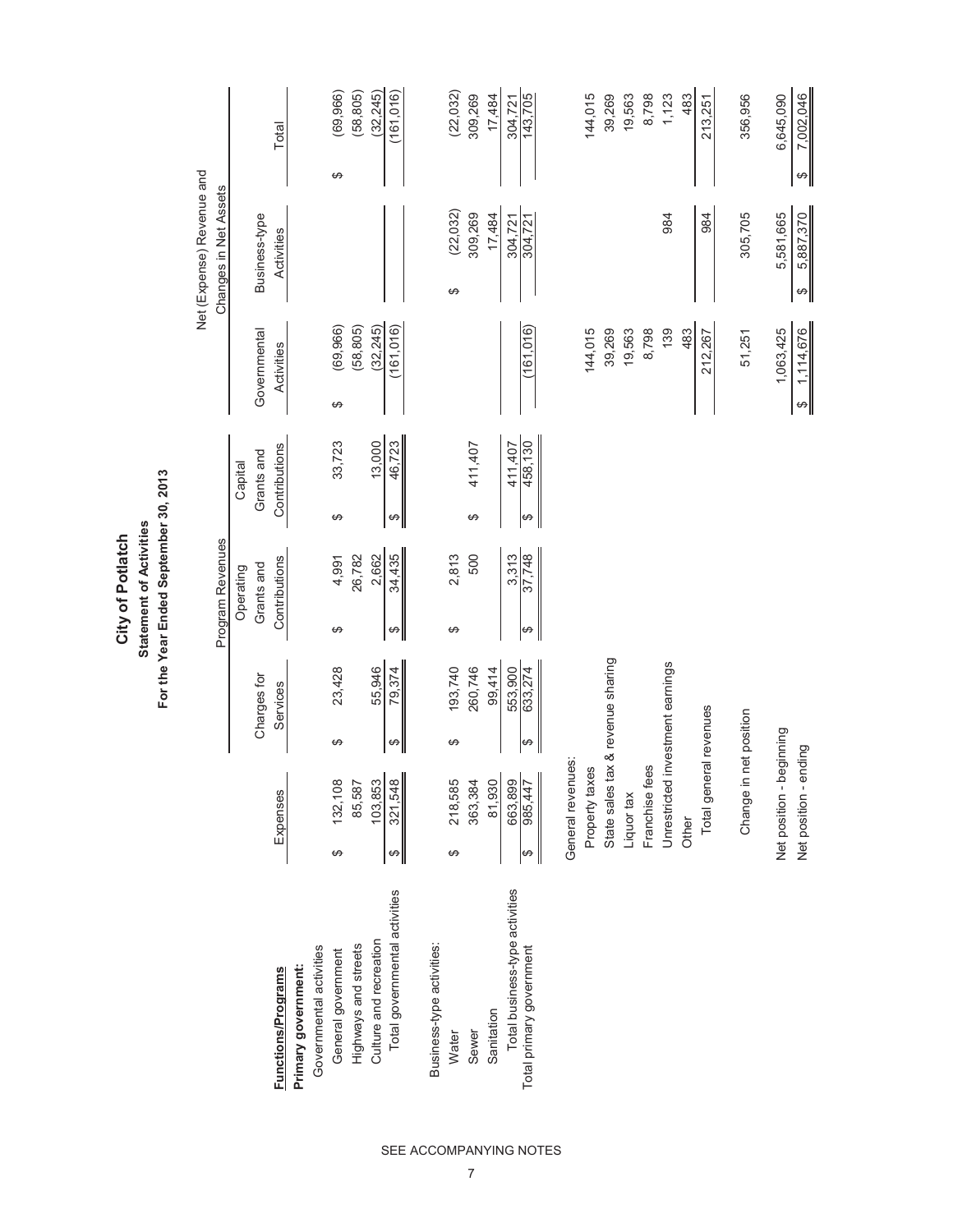#### City of Potlatch Balance Sheet - Governmental Funds September 30, 2013

|                                                                                                                                                                                         | General                                     |
|-----------------------------------------------------------------------------------------------------------------------------------------------------------------------------------------|---------------------------------------------|
| <b>ASSETS</b><br>Cash and cash equivalents<br>Receivables<br>Interfund balances<br><b>Total assets</b>                                                                                  | \$<br>67,039<br>46,489<br>27,305<br>140,833 |
|                                                                                                                                                                                         | \$                                          |
| <b>LIABILITIES</b><br>Accounts payable<br>Accrued salaries and benefits<br><b>Total liabilities</b>                                                                                     | \$<br>11,661<br>7,049<br>18,710             |
|                                                                                                                                                                                         |                                             |
| DEFERRED INFLOWS OF RESOURCES<br>Unavailable revenue - property taxes<br>Total deferred inflows of resources                                                                            | 7,716<br>7,716                              |
| <b>FUND BALANCES</b>                                                                                                                                                                    |                                             |
| Assigned for:<br><b>Streets</b><br>Unassigned                                                                                                                                           | 18,407<br>96,000                            |
| <b>Total fund balances</b>                                                                                                                                                              | 114,407                                     |
| Total liabilities, deferred inflows of resources, and fund balances                                                                                                                     | 140,833                                     |
| Reconciliation of the Statement of Net Position to the Balance Sheet - Governmental Funds                                                                                               |                                             |
| Amounts reported for governmental activities in the statement of net<br>assets are different because:                                                                                   |                                             |
| Fund balance, governmental funds                                                                                                                                                        | \$<br>114,407                               |
| Capital assets used in governmental activities are not financial resources<br>and, therefore, are not reported in the funds.<br>Cost of capital assets<br>Accumulated depreciation      | 1,446,373<br>(451, 830)                     |
| Property taxes receivable to be collected this year, but are not available<br>soon enough to pay for the current period's expenditures and,<br>therefore, are unavailable in the funds. | 7,716                                       |
| Employee benefits, including credit leave and sick leave, which have not<br>been paid out are not accrued in the funds.                                                                 | (1,990)                                     |
| Net position of governmental activities                                                                                                                                                 | \$1,114,676                                 |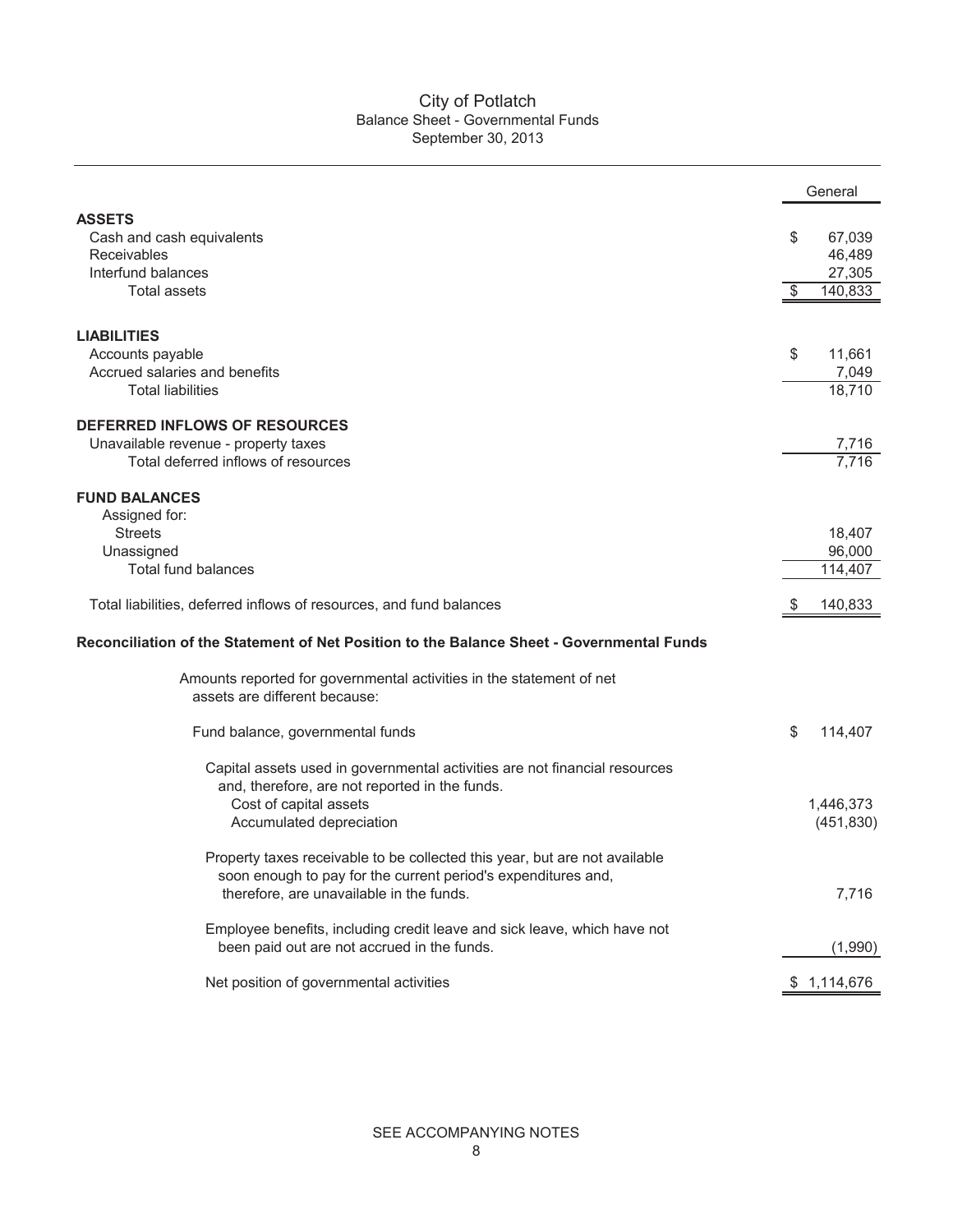#### City of Potlatch

#### GENERAL

#### For the Year Ended September 30, 2013 Statement of Revenues, Expenditures, and Changes in Fund Balances - Budget and Actual

|                                               | <b>Budgeted</b><br>Amounts<br>Original | <b>Budgeted</b><br>Amounts<br>Final | Actual<br>Amounts | Variance with<br>Final Budget -<br>Positive<br>(Negative) |
|-----------------------------------------------|----------------------------------------|-------------------------------------|-------------------|-----------------------------------------------------------|
| <b>REVENUES</b><br>Taxes:                     |                                        |                                     |                   |                                                           |
|                                               | \$<br>133,413                          | \$<br>133,413                       | 142,158<br>\$     | \$<br>8.745                                               |
| Property<br>State sales tax & revenue sharing | 35,838                                 | 35,838                              | 39,269            | 3,431                                                     |
| Liquor tax                                    | 18,000                                 | 18,000                              | 19,563            | 1,563                                                     |
| Highway user                                  | 26,893                                 | 26,893                              | 26,782            | (111)                                                     |
| Franchise fees                                | 6.800                                  | 6.800                               | 8.798             | 1.998                                                     |
| Licenses and permits                          | 3,450                                  | 3,450                               | 9,813             | 6,363                                                     |
| Charges for services                          | 37.300                                 | 37.300                              | 59.770            | 22,470                                                    |
| Investment earnings                           | 120                                    | 120                                 | 139               | 19                                                        |
| Other                                         | 11,000                                 | 157,857                             | 64,650            | (93, 207)                                                 |
| <b>Total revenues</b>                         | 272,814                                | 419,671                             | 370,942           | (48, 729)                                                 |
| <b>EXPENDITURES</b>                           |                                        |                                     |                   |                                                           |
| Current:                                      |                                        |                                     |                   |                                                           |
| General government                            | 112,750                                | 135,200                             | 117,186           | 18,014                                                    |
| Culture and recreation                        | 68,010                                 | 74,835                              | 92,760            | (17, 925)                                                 |
| Transportation                                | 78,312                                 | 84,237                              | 76,373            | 7,864                                                     |
| Capital Outlay                                | 13,742                                 | 162,644                             | 58,735            | 103,909                                                   |
| Total expenditures                            | 272,814                                | 456,916                             | 345,054           | 111,862                                                   |
| Net change in fund balances                   | $\mathbf 0$                            | (37, 245)                           | 25,888            | 63,133                                                    |
| FUND BALANCES, October 1                      | 0                                      | 37,245                              | 88,519            | 51,274                                                    |
| FUND BALANCES, September 30                   | \$<br>0                                | \$<br>0                             | \$<br>114,407     | $\frac{1}{2}$<br>114,407                                  |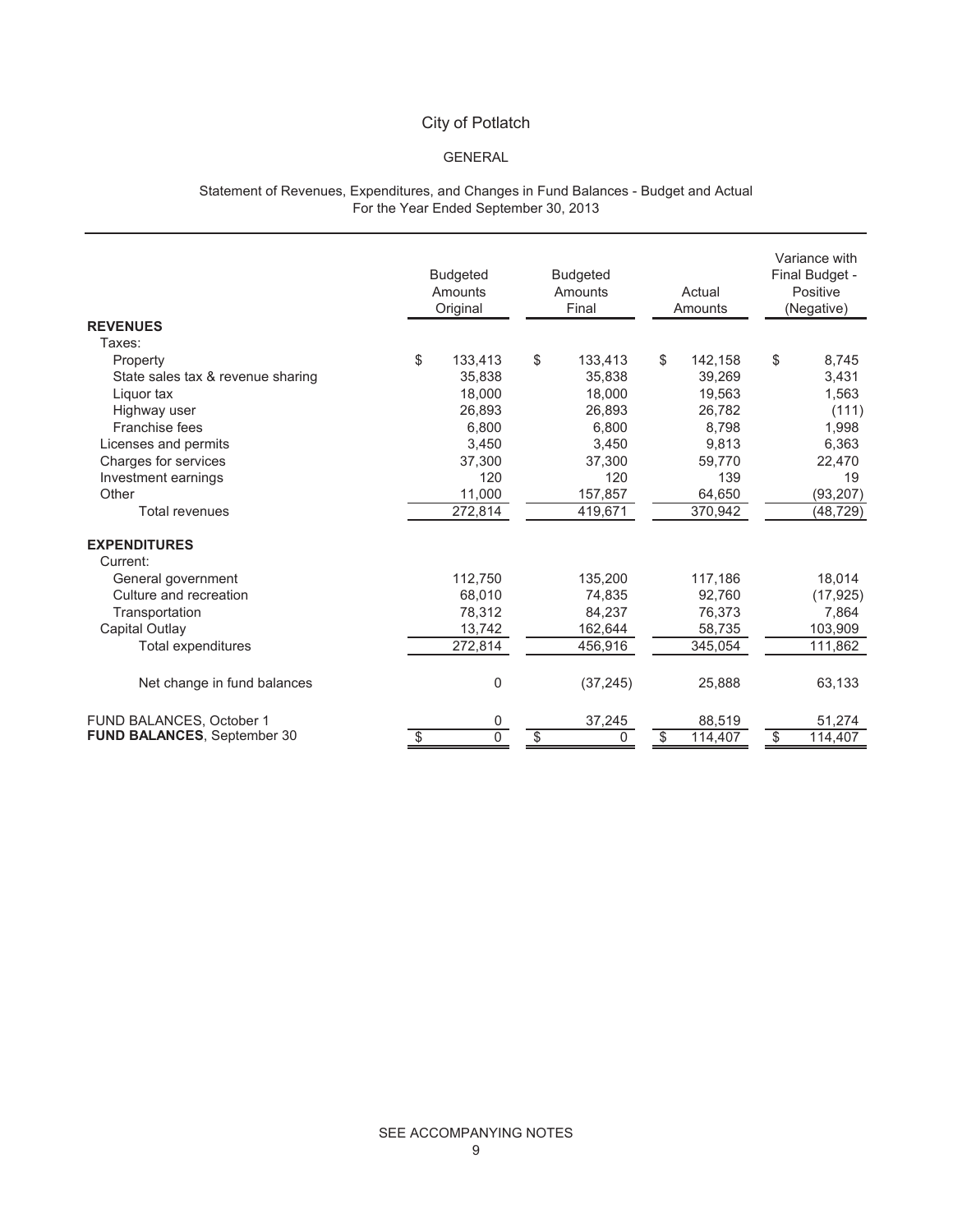#### For the Year Ended September 30, 2013 City of Potlatch Reconciliation of the Statement of Revenues, Expenditures and Changes in Fund Balances of Governmental Funds to the Statement of Activities

Amounts reported for governmental activities in the statement of activities are different because:

| Net change in fund balances - total governmental funds                                                                                                                                                                                                                                          | \$<br>25,888 |
|-------------------------------------------------------------------------------------------------------------------------------------------------------------------------------------------------------------------------------------------------------------------------------------------------|--------------|
| Capital outlays to purchase or build capital assets are reported in governmental funds<br>as expenditures. However, for governmental activities, those costs are shown in the<br>statement of net assets and allocated over their estimated useful lives as annual<br>depreciation:             |              |
| Current year capital outlay                                                                                                                                                                                                                                                                     | 58,735       |
| Current year depreciation                                                                                                                                                                                                                                                                       | (35, 572)    |
| Some amounts receivable will not be collected for several months after the fiscal year<br>ends, and they are not considered available revenues in the governmental funds. Instead,<br>they are counted as deferred tax revenues. They are, however, recorded in the<br>statement of activities: |              |
| Current year taxes receivable                                                                                                                                                                                                                                                                   | 7,716        |
| Prior year taxes receivable                                                                                                                                                                                                                                                                     | (5,859)      |
| Employee benefits, including credit and sick leave, which have not been paid out                                                                                                                                                                                                                |              |
| are not counted as expense in the funds.                                                                                                                                                                                                                                                        | 343          |
| Change in net assets of governmental activities                                                                                                                                                                                                                                                 | 51,251       |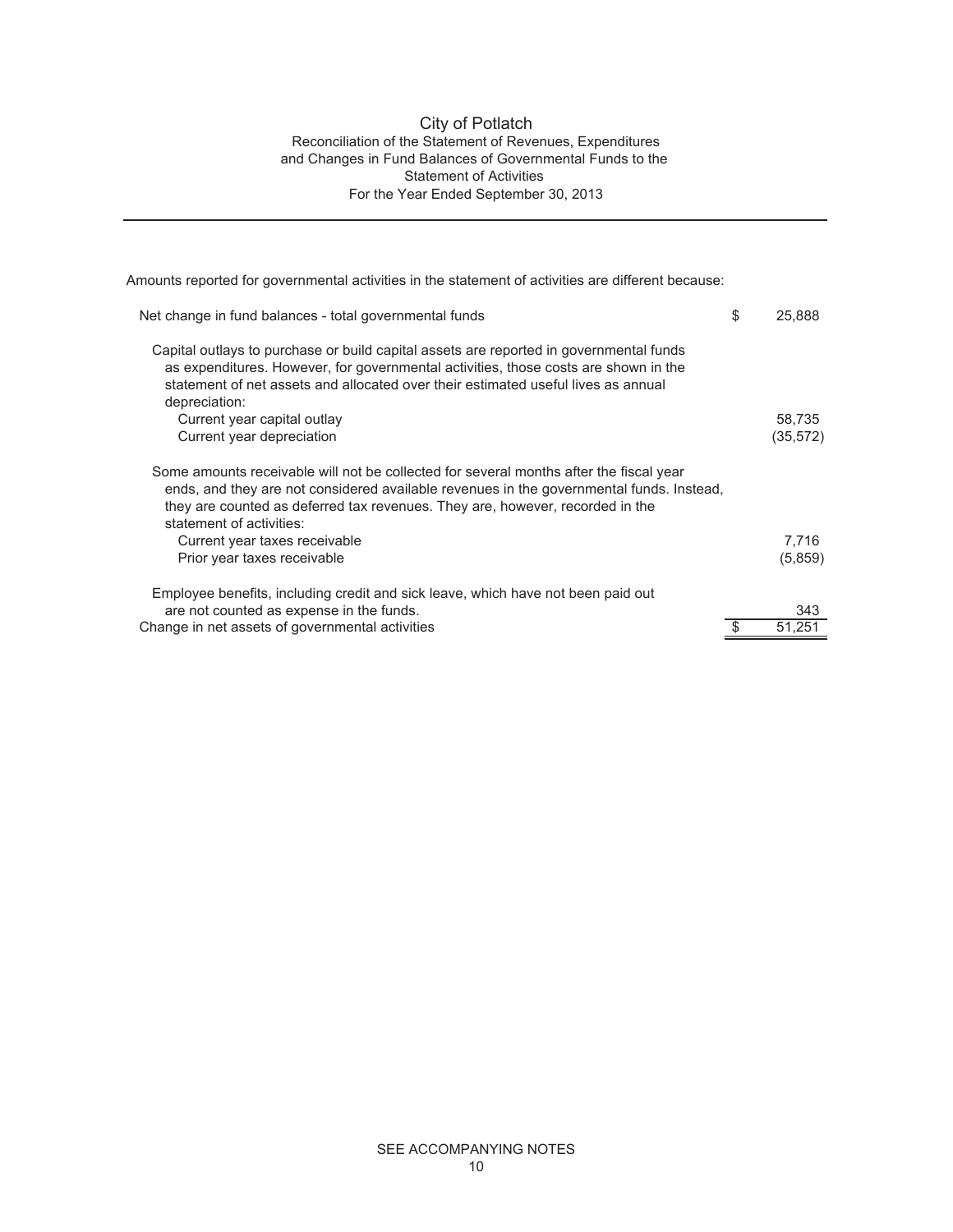City of Potlatch City of Potlatch

## PROPRIETARY FUNDS PROPRIETARY FUNDS

## Combined Statement of Net Position<br>September 30, 2013 Combined Statement of Net Position

September 30, 2013

|                                                                      | <b>Current Year</b><br><b>Nater</b> |   | Prior Year<br>Water | <b>Current Year</b><br><b>Sewer</b> |           |   | Prior Year<br>Sewer |   | <b>Current Year</b><br>Sanitation |   | Sanitation<br>Prior Year | <b>Current Year</b><br><b>Total</b> |  |
|----------------------------------------------------------------------|-------------------------------------|---|---------------------|-------------------------------------|-----------|---|---------------------|---|-----------------------------------|---|--------------------------|-------------------------------------|--|
| Current Assets:<br>ASSETS                                            |                                     |   |                     |                                     |           |   |                     |   |                                   |   |                          |                                     |  |
| Cash and cash equivalents                                            | 295,486<br><b>SA</b>                | ↔ | 276,202             | ↮                                   | 340,716   | ↔ | 241,975             |   |                                   |   |                          | 636,202<br>ക                        |  |
| Receivables                                                          | 19,535                              |   | 20,786              |                                     | 63,310    |   | 23,578              | ↮ | 9,064                             | ↮ | 10,337                   | 91,909                              |  |
| Interfund balances                                                   | (126, 929)                          |   | (112, 465)          |                                     | (9, 856)  |   | 50,104              |   | 109,480                           |   | 91,860                   | (27, 305)                           |  |
| Total current assets                                                 | 188,092                             |   | 184,523             |                                     | 394,170   |   | 315,657             |   | 118,544                           |   | 102,197                  | 700,806                             |  |
| Cash and cash equivalents - restricted                               |                                     |   |                     |                                     | 97,611    |   | 78,580              |   |                                   |   |                          | 97,611                              |  |
| Fixed assets (net, where applicable,<br>of accumulated depreciation) | 1,874,233                           |   | 1,932,581           |                                     | 7,573,779 |   | 7,268,153           |   |                                   |   |                          | 9,448,012                           |  |
| Total assets                                                         | 2,062,325                           |   | 2,117,104           |                                     | 8,065,560 |   | 7,662,390           |   | 118,544                           |   | 102,197                  | 10,246,429                          |  |
| <b>LIABILITIES</b>                                                   |                                     |   |                     |                                     |           |   |                     |   |                                   |   |                          |                                     |  |
| Current liabilities:                                                 |                                     |   |                     |                                     |           |   |                     |   |                                   |   |                          |                                     |  |
| Accounts payable and other                                           |                                     |   |                     |                                     |           |   |                     |   |                                   |   |                          |                                     |  |
| current liabilities                                                  | 3,483                               |   | 4,741               |                                     | 49,348    |   | 50,336              |   | 5,234                             |   | 6,371                    | 58,065                              |  |
| Accrued contract expense                                             | 8,175                               |   | 8,175               |                                     | 40,932    |   | 454,600             |   |                                   |   |                          | 49,107                              |  |
| Revenue bonds-current                                                | 33,313                              |   | 31,994              |                                     | 51,095    |   | 49,642              |   |                                   |   |                          | 84,408                              |  |
| Total current liabilities                                            | 44,971                              |   | 44,910              |                                     | 141,375   |   | 554,578             |   | 5,234                             |   | 6,371                    | 191,580                             |  |
| Non-current liabilities:                                             |                                     |   |                     |                                     |           |   |                     |   |                                   |   |                          |                                     |  |
| Revenue bonds payable                                                | 1,123,549                           |   | 1,156,862           |                                     | 3,043,930 |   | 2,537,305           |   |                                   |   |                          | 4.167.479                           |  |
| <b>Total liabilities</b>                                             | 1,168,520                           |   | 1,201,772           |                                     | 3,185,305 |   | 3,091,883           |   | 5,234                             |   | 6,371                    | 4,359,059                           |  |
| NET POSITION                                                         |                                     |   |                     |                                     |           |   |                     |   |                                   |   |                          |                                     |  |
| Net investment in capital assets                                     | 709,196                             |   | 735,550             |                                     | 4,437,822 |   | 4,226,606           |   |                                   |   |                          | 5,147,018                           |  |
| Restricted for:                                                      |                                     |   |                     |                                     |           |   |                     |   |                                   |   |                          |                                     |  |
| Debt service                                                         |                                     |   |                     |                                     | 97,611    |   | 78,580              |   |                                   |   |                          | 97,611                              |  |
| Unrestricted                                                         | 184,609                             |   | 179,782             |                                     | 344,822   |   | 265,321             |   | 113,310                           |   | 95,826                   | 642,741                             |  |
| Total net position                                                   | 893,805                             | ↮ | 915,332             | ↮                                   | 4,880,255 | ↔ | 4,570,507           | ↮ | 113,310                           | ↮ | 95,826                   | 5,887,370<br>↮                      |  |

SEE ACCOMPANYING NOTES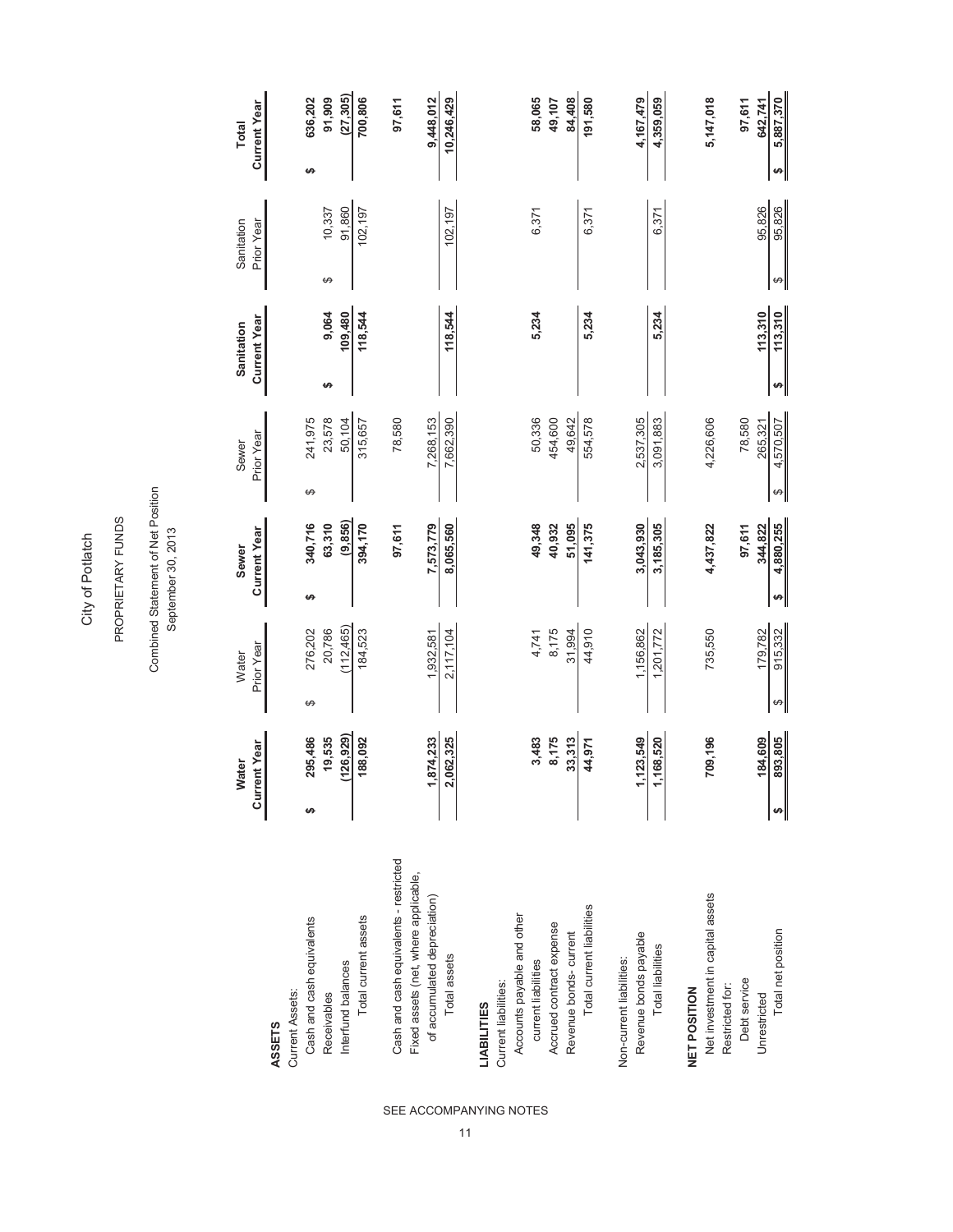### City of Potlatch City of Potlatch

## PROPRIETARY FUNDS PROPRIETARY FUNDS

# Combined Schedule of Revenues, Expenses, and Changes in Net Position<br>For the Year Ended September 30, 2013 Combined Schedule of Revenues, Expenses, and Changes in Net Position For the Year Ended September 30, 2013

|                        |                                        |    | <b>Current Year</b><br><b>Water</b> |   | Prior Year<br>Water |   | <b>Current Year</b><br>Sewer | Prior Year<br>Sewer |    | <b>Current Year</b><br>Sanitation |   | Sanitation<br>Prior Year |    | <b>Current Year</b><br>Total |
|------------------------|----------------------------------------|----|-------------------------------------|---|---------------------|---|------------------------------|---------------------|----|-----------------------------------|---|--------------------------|----|------------------------------|
|                        | OPERATING REVENUES                     |    |                                     |   |                     |   |                              |                     |    |                                   |   |                          |    |                              |
|                        | Charges for services                   | မာ | 193,740                             | ↔ | 193,267             | ↮ | 260,746                      | 243,170<br>↮        | မာ | 99,414                            | ↮ | 97,976                   | ŧ٩ | 553,900                      |
|                        | Other                                  |    | 2,813                               |   |                     |   | 500                          | 12,625              |    |                                   |   |                          |    | 3,313                        |
|                        | Total revenues                         |    | 196,553                             |   | 193,267             |   | 261,246                      | 255,795             |    | 99,414                            |   | 97,976                   |    | 557,213                      |
|                        | OPERATING EXPENSES                     |    |                                     |   |                     |   |                              |                     |    |                                   |   |                          |    |                              |
|                        | Water - distribution                   |    | 104,822                             |   | 92,744              |   |                              |                     |    |                                   |   |                          |    | 104,822                      |
|                        | Sewer-collection & treatment           |    |                                     |   |                     |   | 93,726                       | 96,797              |    |                                   |   |                          |    | 93,726                       |
|                        | Sanitation                             |    |                                     |   |                     |   |                              |                     |    | 81,930                            |   | 82,837                   |    | 81,930                       |
|                        | Depreciation                           |    | 64,723                              |   | 63,812              |   | 206,181                      | 161,788             |    |                                   |   |                          |    | 270,904                      |
|                        | Total operating expenses               |    | 169,545                             |   | 156,556             |   | 299,907                      | 258,585             |    | 81,930                            |   | 82,837                   |    | 551,382                      |
| SEE ACCOMPANYING NOTES | OPERATING INCOME                       |    | 27,008                              |   | 36,711              |   | (38, 661)                    | (2,790)             |    | 17,484                            |   | 15,139                   |    | 5,831                        |
|                        | NONOPERATING REVENUES (EXPENSES)       |    |                                     |   |                     |   |                              |                     |    |                                   |   |                          |    |                              |
|                        | Capital grants                         |    |                                     |   |                     |   | 411,407                      | 450,962             |    |                                   |   |                          |    | 411,407                      |
|                        | Investment earnings                    |    | 505                                 |   | 623                 |   | 479                          | 467                 |    |                                   |   |                          |    | 984                          |
|                        | Interest expense                       |    | (49,040)                            |   | (50, 308)           |   | (63, 477)                    | (65,058)            |    |                                   |   |                          |    | (112, 517)                   |
|                        | Total nonoperating revenues (expenses) |    | (48, 535)                           |   | (49, 685)           |   | 348,409                      | 386,371             |    |                                   |   |                          |    | 299,874                      |
|                        | CHANGE IN NET POSITION                 |    | (21, 527)                           |   | (12, 974)           |   | 309,748                      | 383,581             |    | 17,484                            |   | 15,139                   |    | 305,705                      |
|                        | Total net position - beginning         |    | 915,332                             |   | 928,306             |   | 4,570,507                    | 4,186,926           |    | 95,826                            |   | 80,687                   |    | 5,581,665                    |
|                        | Total net position - ending            | ↮  | 893,805                             | ↮ | 915,332             | H | 4,880,255                    | 4,570,507<br>↔      | ↮  | 113,310                           | ↔ | 95,826                   | \$ | 5,887,370                    |

12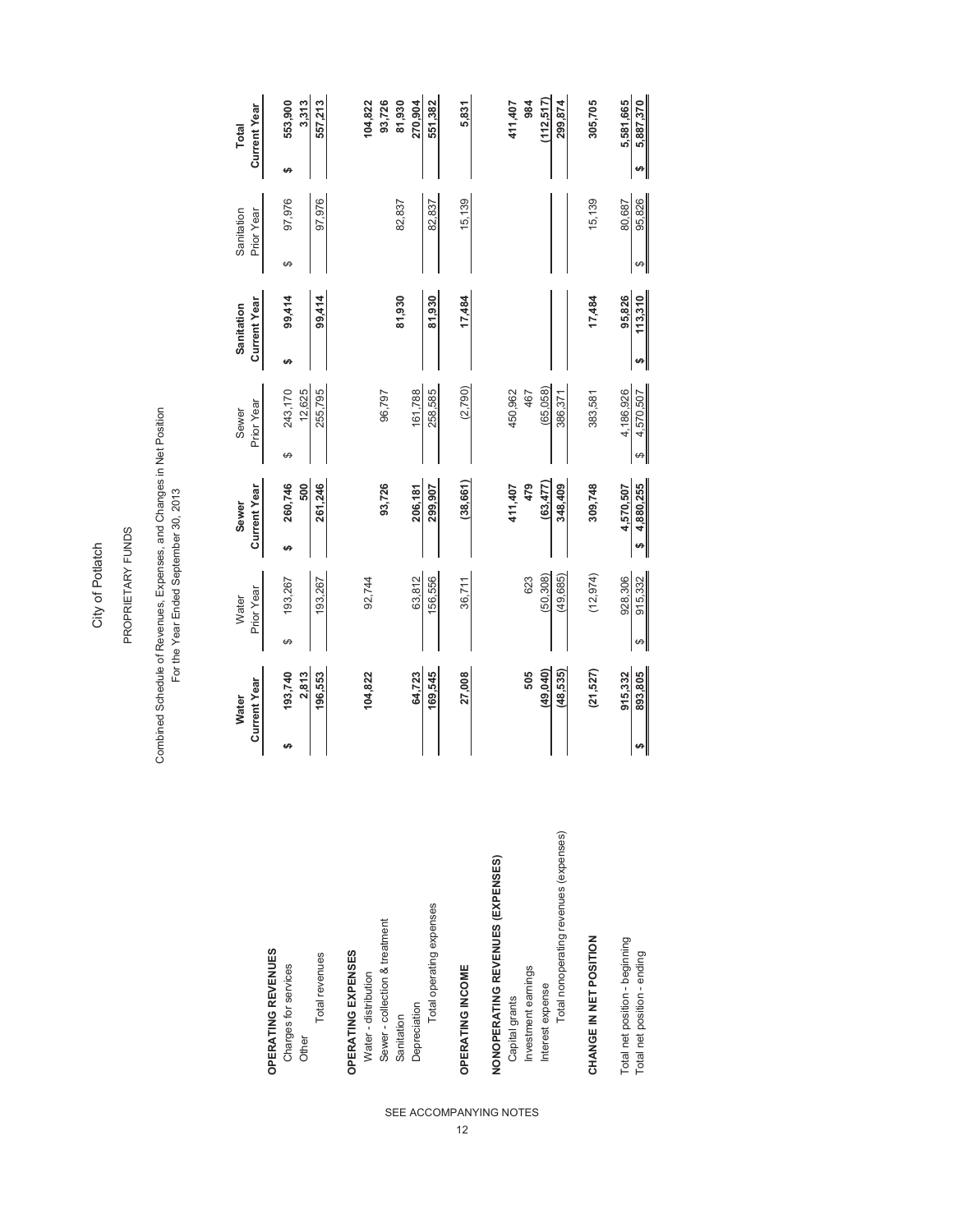City of Potlatch City of Potlatch

## PROPRIETARY FUNDS PROPRIETARY FUNDS

## Combined Statement of Cash Flows<br>For the Year Ended September 30, 2013 For the Year Ended September 30, 2013 Combined Statement of Cash Flows

|                                                           |           | <b>Water</b>        |                       | Water      |   | <b>Sewer</b>        |                   | Sewer      |    | Sanitation   |                   | Sanitation |   | Total               |
|-----------------------------------------------------------|-----------|---------------------|-----------------------|------------|---|---------------------|-------------------|------------|----|--------------|-------------------|------------|---|---------------------|
|                                                           |           | <b>Current Year</b> |                       | Prior Year |   | <b>Current Year</b> |                   | Prior Year |    | Current Year |                   | Prior Year |   | <b>Current Year</b> |
| CASH FLOWS FROM OPERATING ACTIVITIES                      |           |                     |                       |            |   |                     |                   |            |    |              |                   |            |   |                     |
| Receipts from customers and users                         | ↮         | 197,804             | ↮                     | 193,569    | ↮ | 262,446             | ↮                 | 256,051    | ↮  | 100,687      | ↮                 | 97,819     | ↔ | 560,937             |
| Payments to suppliers                                     |           | (71, 476)           |                       | (58, 993)  |   | (58, 996)           |                   | (62, 903)  |    | (83,067)     |                   | (82, 847)  |   | (213, 539)          |
| Payments to employees                                     |           | (34, 604)           |                       | (33, 506)  |   | (34, 605)           |                   | (33, 510)  |    |              |                   |            |   | (69, 209)           |
| Payments for interfund services used                      |           | 14,464              |                       | (21, 297)  |   | 59,960              |                   | 57,186     |    | (17, 620)    |                   | (14, 972)  |   | 56,804              |
| Net cash provided by operating activities                 |           | 106,188             |                       | 79,773     |   | 228,805             |                   | 216,824    |    |              |                   |            |   | 334,993             |
| CASH FLOWS FROM CAPITAL & RELATED FINANCING ACTIVITIES    |           |                     |                       |            |   |                     |                   |            |    |              |                   |            |   |                     |
| Proceeds from capital grants                              |           |                     |                       |            |   | 358,312             |                   | 461,347    |    |              |                   |            |   | 358,312             |
| Acquisition and construction of capital assets            |           | (6, 375)            |                       |            |   | (358, 043)          |                   | (474, 708) |    |              |                   |            |   | (364, 418)          |
| Principal paid on capital debt                            |           | (31, 994)           |                       | (30, 726)  |   | (47, 191)           |                   | (41, 790)  |    |              |                   |            |   | (79, 185)           |
| Interest paid on capital debt                             |           | (49, 040)           |                       | (50, 308)  |   | (64, 590)           |                   | (67, 490)  |    |              |                   |            |   | (113, 630)          |
| Net cash used by capital & related financing activities   |           | (87, 409)           |                       | (81,034)   |   | (111,512)           |                   | (122, 641) |    |              |                   |            |   | (198, 921)          |
| CASH FLOWS FROM INVESTING ACTIVITIES<br>Interest received |           | 505                 |                       | 623        |   | 479                 |                   | 467        |    |              |                   |            |   | 984                 |
| Net cash provided by investing activities                 |           | 505                 |                       | 623        |   | 479                 |                   | 467        |    |              |                   |            |   | 984                 |
|                                                           |           |                     |                       |            |   |                     |                   |            |    |              |                   |            |   |                     |
| NET INCREASE (DECREASE) IN CASH                           |           | 19,284              |                       | (638)      |   | 117,772             |                   | 94,650     |    |              |                   |            |   | 137,056             |
| CASH AND CASH EQUIVALENTS, October 1                      |           | 276,202             |                       | 276,840    |   | 320,555             |                   | 225,905    |    |              |                   |            |   | 596,757             |
| CASH AND CASH EQUIVALENTS, September 30                   | ↮         | 295,486             | ↮                     | 276,202    | ↮ | 438,327             | ↮                 | 320,555    | မာ |              | $\Theta$          |            | ↮ | 733,813             |
| Reconciliation of operating income to net cash provided   |           |                     |                       |            |   |                     |                   |            |    |              |                   |            |   |                     |
| (used) by operating activities:                           |           |                     |                       |            |   |                     |                   |            |    |              |                   |            |   |                     |
| Operating income                                          | ↮         | 27,008              | $\Theta$              | 36,711     | ↮ | (38, 661)           | $\leftrightarrow$ | (2,790)    | ↮  | 17,484       | $\leftrightarrow$ | 15,139     | ↮ | 5,831               |
| Adjustment to reconcile operating income to net cash      |           |                     |                       |            |   |                     |                   |            |    |              |                   |            |   |                     |
| provided (used) by operating activities:                  |           |                     |                       |            |   |                     |                   |            |    |              |                   |            |   |                     |
| Depreciation                                              |           | 64,723              |                       | 63,812     |   | 206,181             |                   | 161,788    |    |              |                   |            |   | 270,904             |
| Changes in other balance sheet accounts:                  |           |                     |                       |            |   |                     |                   |            |    |              |                   |            |   |                     |
| Receivables                                               |           | 1,251               |                       | 302        |   | 1,200               |                   | 256        |    | 1,273        |                   | (157)      |   | 3,724               |
| Accounts payable                                          |           | (431)               |                       | (72)       |   | 2,691               |                   | 67         |    | (1, 137)     |                   | (10)       |   | 1,123               |
| Other current assets and liabilities                      |           | 13,637              |                       | (20, 980)  |   | 57,394              |                   | 57,503     |    | (17, 620)    |                   | (14, 972)  |   | 53,411              |
| Net cash provided by operating activities                 | $\bullet$ | 106,188             | ↮                     | 79,773     | ↮ | 228,805             | $\Theta$          | 216,824    | ↮  |              | ↮                 |            | ↮ | 334,993             |
| SUPPLEMENTAL DISCLOSURES                                  |           |                     |                       |            |   |                     |                   |            |    |              |                   |            |   |                     |
| Cash paid for interest                                    | ↮         | 49,040              | $\boldsymbol{\omega}$ | 53,458     | ↮ | 64,590              | ↮                 | 47,866     | ↮  |              | ↮                 |            | ↮ | 113,630             |

SEE ACCOMPANYING NOTES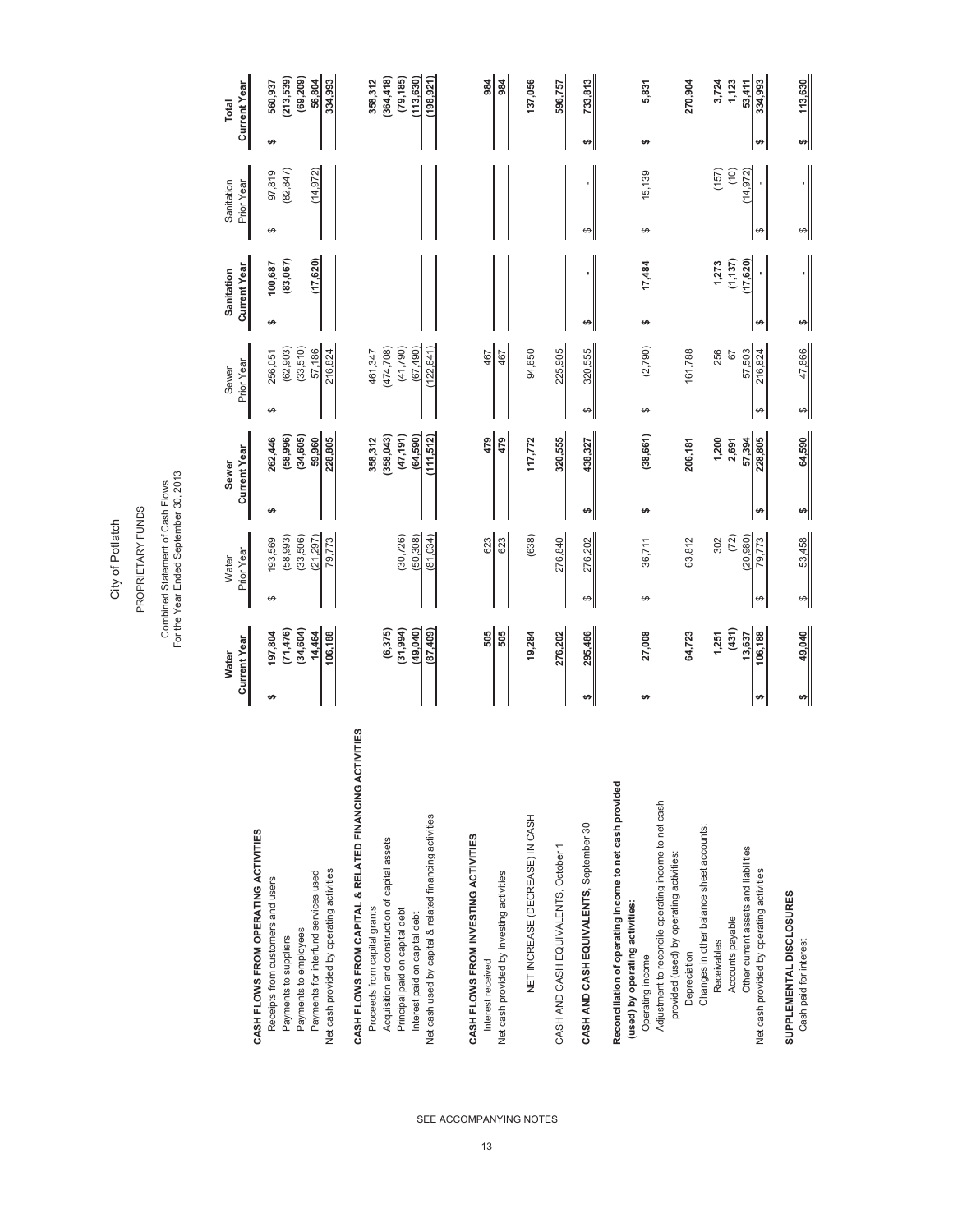#### City of Potlatch

#### STATEMENT OF FIDUCIARY NET POSITION - FIDUCIARY FUNDS September 30, 2013

|                                                                 | <b>River Ridge</b><br>Development |            |
|-----------------------------------------------------------------|-----------------------------------|------------|
| <b>ASSETS</b>                                                   |                                   |            |
| Cash and cash equivalents                                       | S                                 | 936        |
| <b>Total assets</b>                                             | ¢                                 | 936        |
| <b>LIABILITIES</b><br>Due to others<br><b>Total liabilities</b> | σ                                 | 936<br>936 |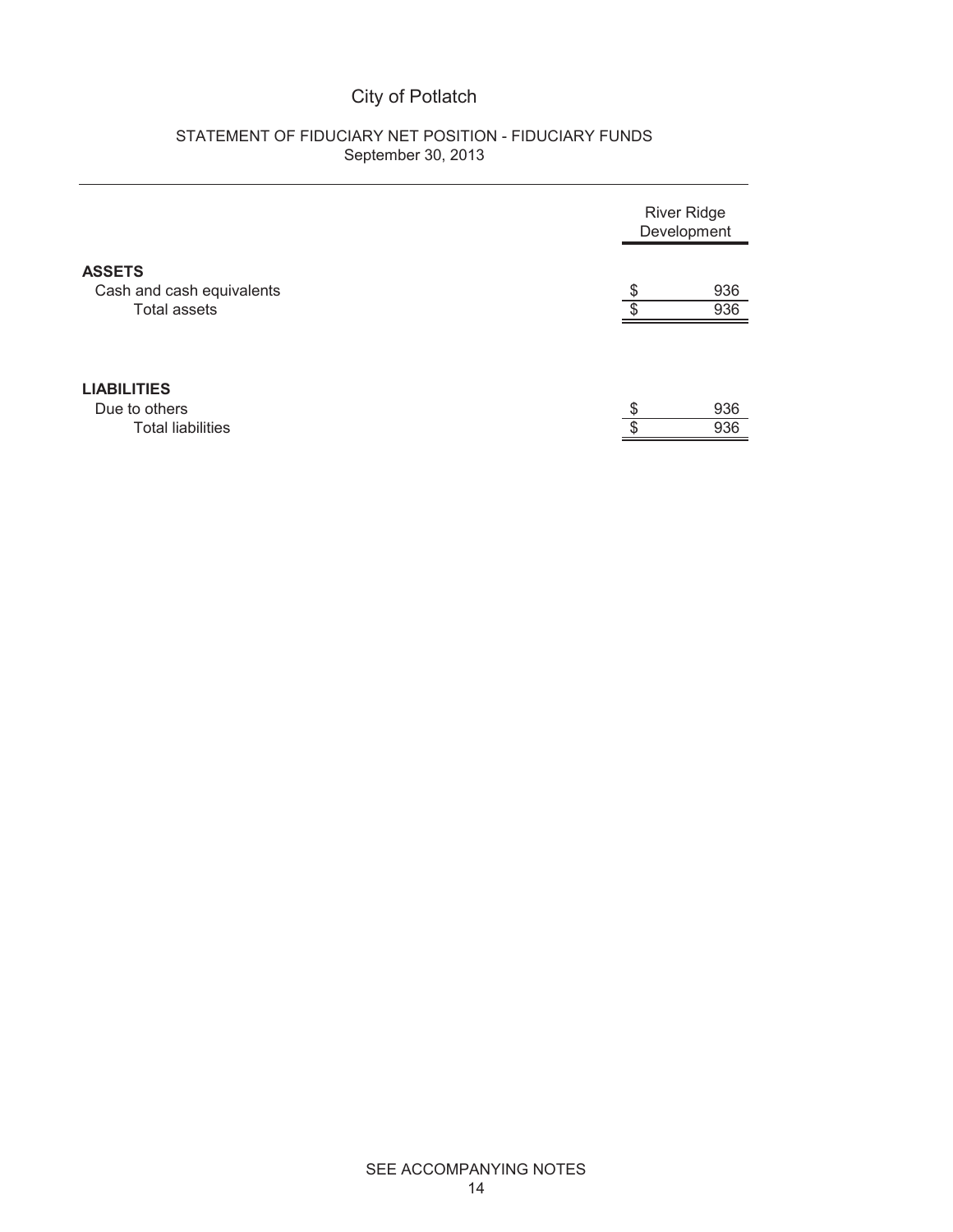#### NOTES TO FINANCIAL STATEMENTS Year Ended September 30, 2013

#### **I. SUMMARY OF SIGNIFICANT ACCOUNTING POLICIES**

#### **A. Reporting Entity**

The City of Potlatch, Idaho operates under a Mayor/Council form of government and provides the following services as authorized by its charter and by Title 50 of the Idaho Code: public safety, public works, streets, culture, recreation, and community development.

Generally accepted accounting principles require the City of Potlatch's financial statements to include component units. Component units are entities for which the City is considered to be financially accountable as defined in governmental accounting standards. The City of Potlatch has no component units.

#### **B. Government-Wide and Fund Financial Statements**

The government-wide financial statements (i.e., the Statement of Net Position and the Statement of Activities) report information on all of the nonfiduciary activities of the City. Governmental activities, which normally are supported by taxes and intergovernmental revenues, are reported separately from business-type entities, which rely to a significant extent on fees and charges for support.

The Statement of Activities demonstrates the degree to which the direct expenses of a given function or segment is offset by program revenues. Direct expenses are those that are clearly identifiable with a specific function or segment. Program revenues include: (1) charges to customers or applicants who purchase, use or directly benefit from goods, services or privileges provided by a given function or segment; and (2) grants and contributions that are restricted to meeting the operational or capital requirements of a particular function or segment. Taxes and other items not properly included among program revenues are reported instead as general revenues.

Separate financial statements are provided for governmental funds, proprietary funds and fiduciary funds, even though the latter are excluded from the government-wide financial statements. Major individual governmental funds and major individual enterprise funds are reported as separate columns in the fund financial statements.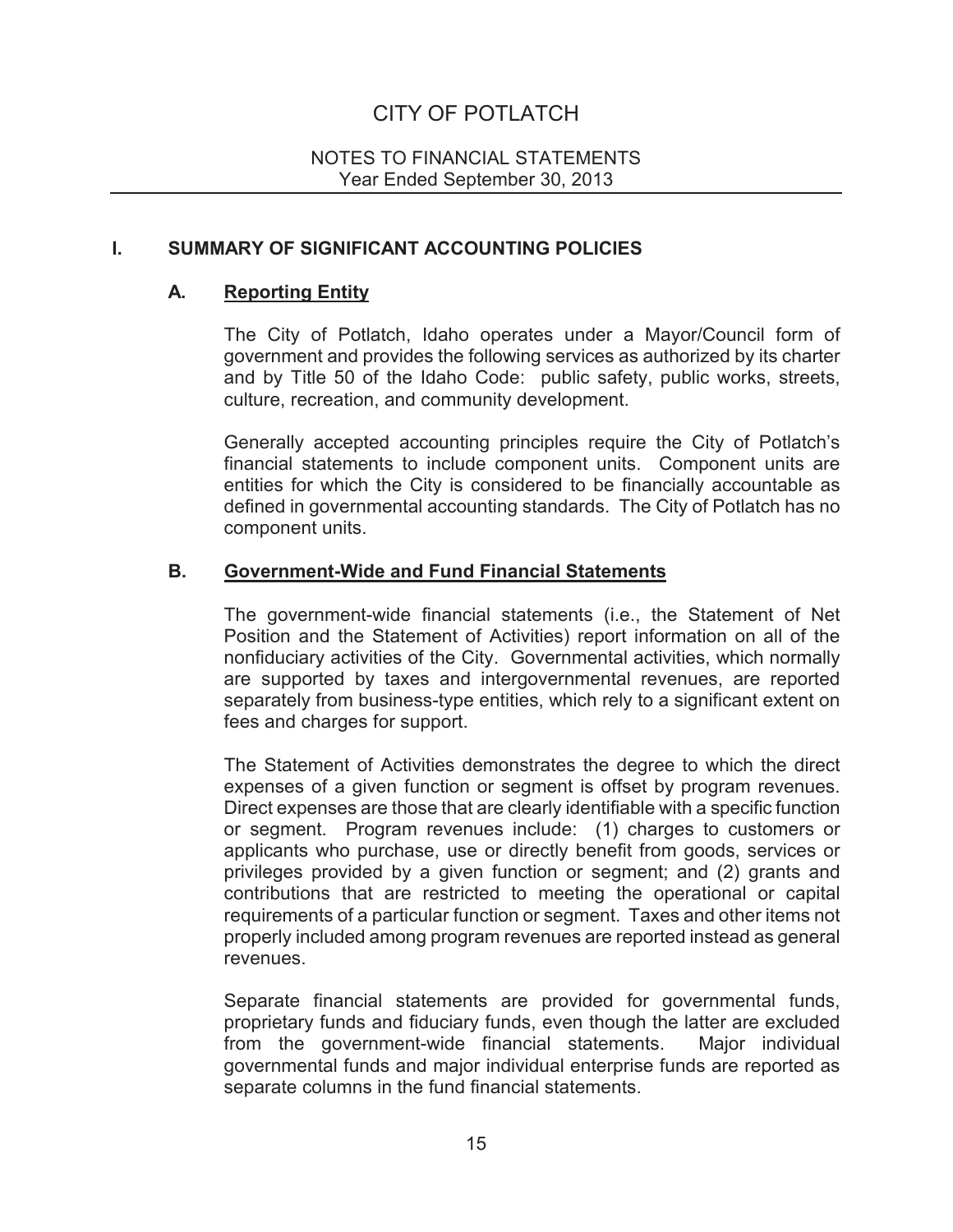#### NOTES TO FINANCIAL STATEMENTS Year Ended September 30, 2013

#### **I. SUMMARY OF SIGNIFICANT ACCOUNTING POLICIES (Continued)**

#### **C. Measurement Focus, Basis of Accounting and Financial Statement Presentation**

The government-wide financial statements are reported using the economic resources management focus and the accrual basis of accounting, as are the proprietary fund and fiduciary fund financial statements. Revenues are recorded when earned and expenses are recorded when a liability is incurred, regardless of the timing of related cash flows. Property taxes are recognized as revenues in the year for which they are levied. Grants and similar items are recognized as revenue as soon as all eligibility requirements imposed by the provider have been met.

Governmental fund financial statements are reported using the current financial resources measurement focus and the modified accrual basis of accounting. Revenues are recognized as soon as they are both measurable and available. Revenues are considered to be available when they are collectible within the current period or soon enough thereafter to pay liabilities of the current period. For this purpose, the government considers revenues to be available if they are collected within 60 days of the end of the current fiscal period. Expenditures generally are recorded when a liability is incurred, as under accrual accounting. However, debt service expenditures, as well as expenditures related to compensated absences and claims and judgments, are recorded only when payment is due.

Property taxes, franchise taxes, licenses, and interest associated with the current fiscal period are all considered to be susceptible to accrual and so have been recognized as revenues of the current fiscal period. Only the portion of special assessments receivable due within the current fiscal period is considered to be susceptible to accrual as revenue of the current period. All other revenue items are considered to be measurable and available only when cash is received by the City.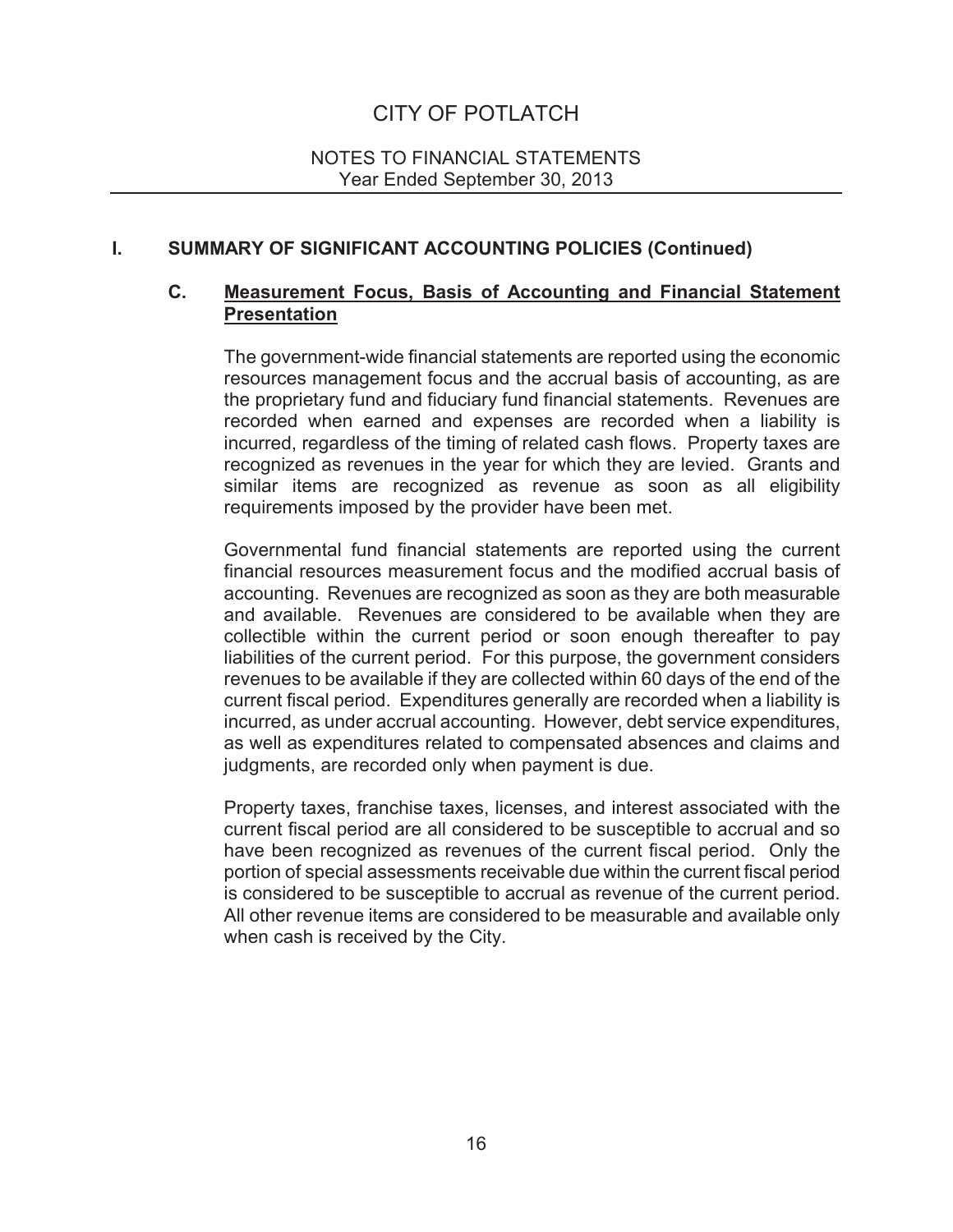#### NOTES TO FINANCIAL STATEMENTS Year Ended September 30, 2013

#### **I. SUMMARY OF SIGNIFICANT ACCOUNTING POLICIES (Continued)**

#### **C. Measurement Focus, Basis of Accounting and Financial Statement Presentation (Continued)**

The City reports the following major governmental funds:

The *general fund* is the City's primary operating fund. It accounts for all financial resources of the general government except those required to be accounted for in another fund.

The City reports the following major proprietary funds:

The *water fund* accounts for the provision of water services to the residents of the City.

The *sewer fund* accounts for the provision of sewer services to the residents of the City.

The *sanitation fund* accounts for the provision of sanitation and related services to the residents of the City.

Private-sector standards of accounting and financial reporting issued prior to December 1, 1989 generally are followed in both the government-wide and proprietary fund financial statements to the extent that those standards do not conflict with or contradict guidance of the Governmental Accounting Standards Board. Governments also have the option of following subsequent private-sector guidance for their business-type activities and enterprise funds, subject to this same limitation. The government has elected not to follow subsequent private-sector guidance.

Amounts reported as *program revenues* include: (1) charges to customers or applicants for goods, services or privileges provided; (2) operating grants and contributions; and (3) capital grants and contributions, including special assessments. Internally dedicated resources are reported as *general revenues* rather than as program revenues. Likewise, general revenues include all taxes.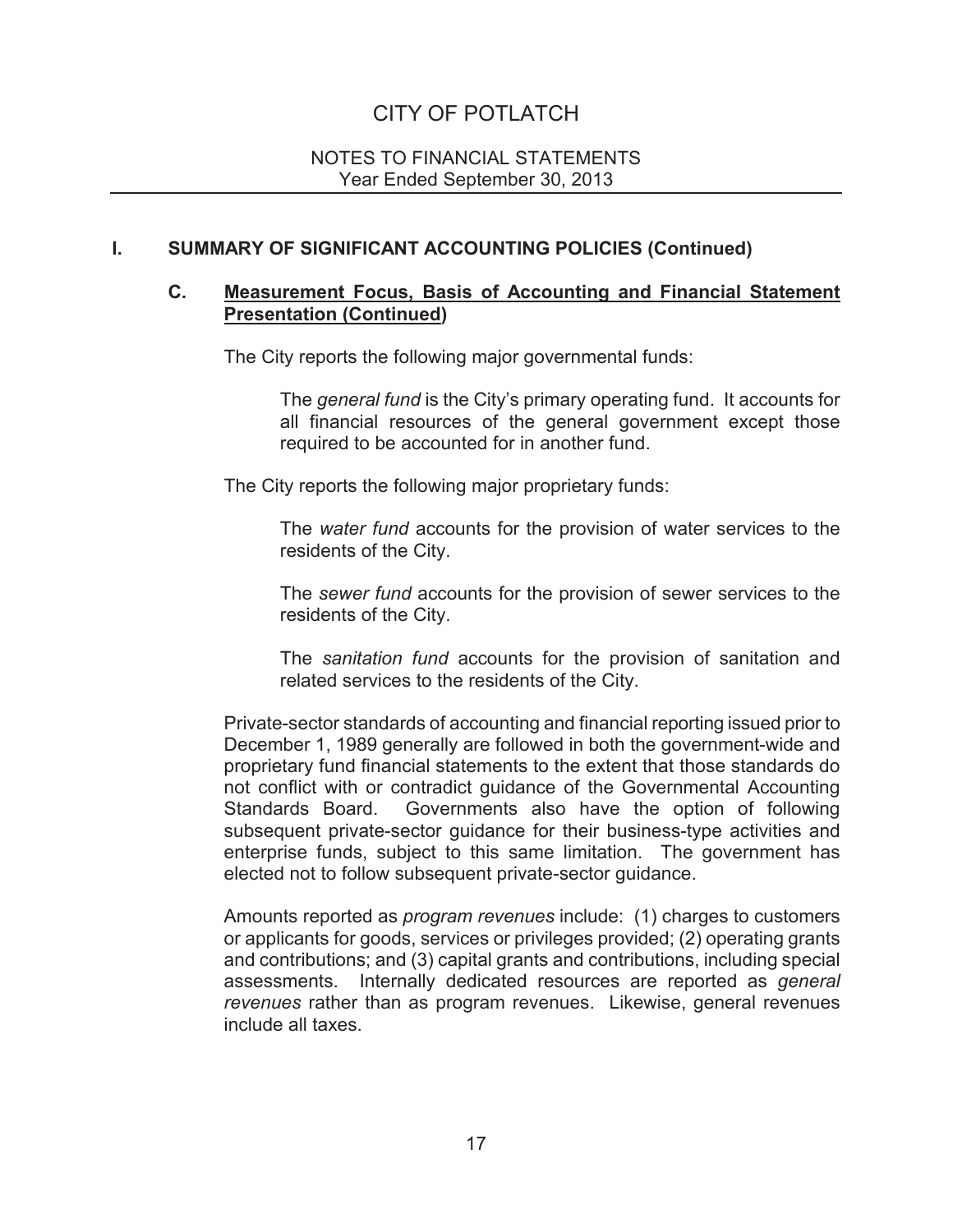#### NOTES TO FINANCIAL STATEMENTS Year Ended September 30, 2013

#### **I. SUMMARY OF SIGNIFICANT ACCOUNTING POLICIES (Continued)**

#### **C. Measurement Focus, Basis of Accounting and Financial Statement Presentation (Continued)**

Proprietary funds distinguish *operating* revenues and expenses from *nonoperating* items. Operating revenues and expenses generally result from providing services and producing and delivering goods in connection with a proprietary fund's principal ongoing operations. The principal operating revenues of the City's proprietary funds are charges to customers for sales and services. The City also recognizes as operating revenue the portion of tap fees intended to recover the cost of connecting new customers to the system. Operating expenses for enterprise funds and internal service funds include the cost of sales and services, administrative expenses and depreciation on capital assets. All revenues and expenses not meeting this definition are reported as nonoperating revenues and expenses.

#### **D. Assets, Liabilities, Deferred Outflows/Inflows of Resources, and Net Position/Fund Balance**

1. Deposits and Investments

The City's cash and cash equivalents are considered to be cash on hand, demand deposits, and short-term investments with original maturities of three months or less from the date of acquisition.

State statutes authorize the City to invest in: obligations of the State of Idaho and its agencies, U.S. Treasury and U.S. agencies, municipal bonds, repurchase agreements, tax and revenue anticipation bonds, notes, and the State Treasurer's Investment Pool.

2. Receivables and Payables

Transactions between funds that are outstanding at the end of the year are reported as "interfund balances" on the Balance Sheet.

All trade receivables are shown net of an allowance for uncollectibles. There is no allowance for uncollectible property tax receivable accounts due to management's determination that these amounts are immaterial.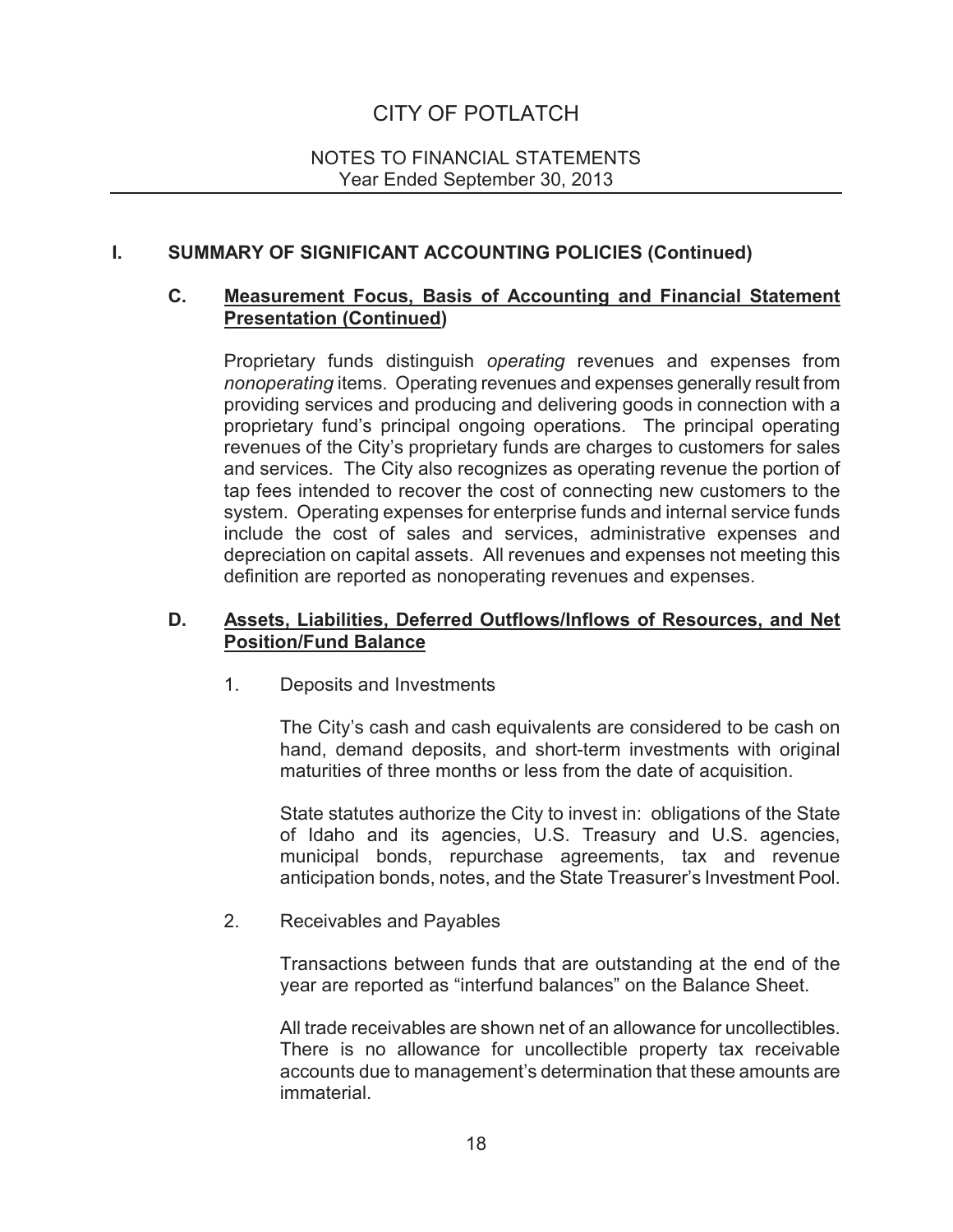#### NOTES TO FINANCIAL STATEMENTS Year Ended September 30, 2013

#### **I. SUMMARY OF SIGNIFICANT ACCOUNTING POLICIES (Continued)**

#### **D. Assets, Liabilities, Deferred Outflows/Inflows of Resources, and Net Position/Fund Balance (Continued)**

2. Receivables and Payables (Continued)

Property taxes are levied in September on the current assessed value of all real and personal property located in the City. Property taxes are due on December 20 of the levy year and June 20 of the following year and are considered delinquent the day following the due date. The taxes are collected by Latah County, Idaho, and remitted to the City in the month following collection by the County. A lien is filed on the property three years from the date of delinquency.

District assessed market value and tax levy rates:

|      |   | <b>Total Market</b> |         |
|------|---|---------------------|---------|
|      |   | Valuation           | Levy    |
| 2013 | S | 22,744,220          | 0.5630% |
| 2012 |   | 23,931,652          | 0.5393% |
| 2011 |   | 23,664,565          | 0.5267% |
| 2010 |   | 23,669,514          | 0.5040% |
| 2009 |   | 23,436,807          | 0.4939% |

3. Net Position/Fund Balances

Program expenses are allocated to restricted program revenue first and then to the next highest level of net position/fund balance restrictions when both restricted and unrestricted resources are available.

The Governmental Accounting Standards Board (GASB) defines the different types of fund balances that a governmental entity must use for financial reporting purposes. GASB requires the fund balance amounts to be properly reported within one of the fund balance categories below: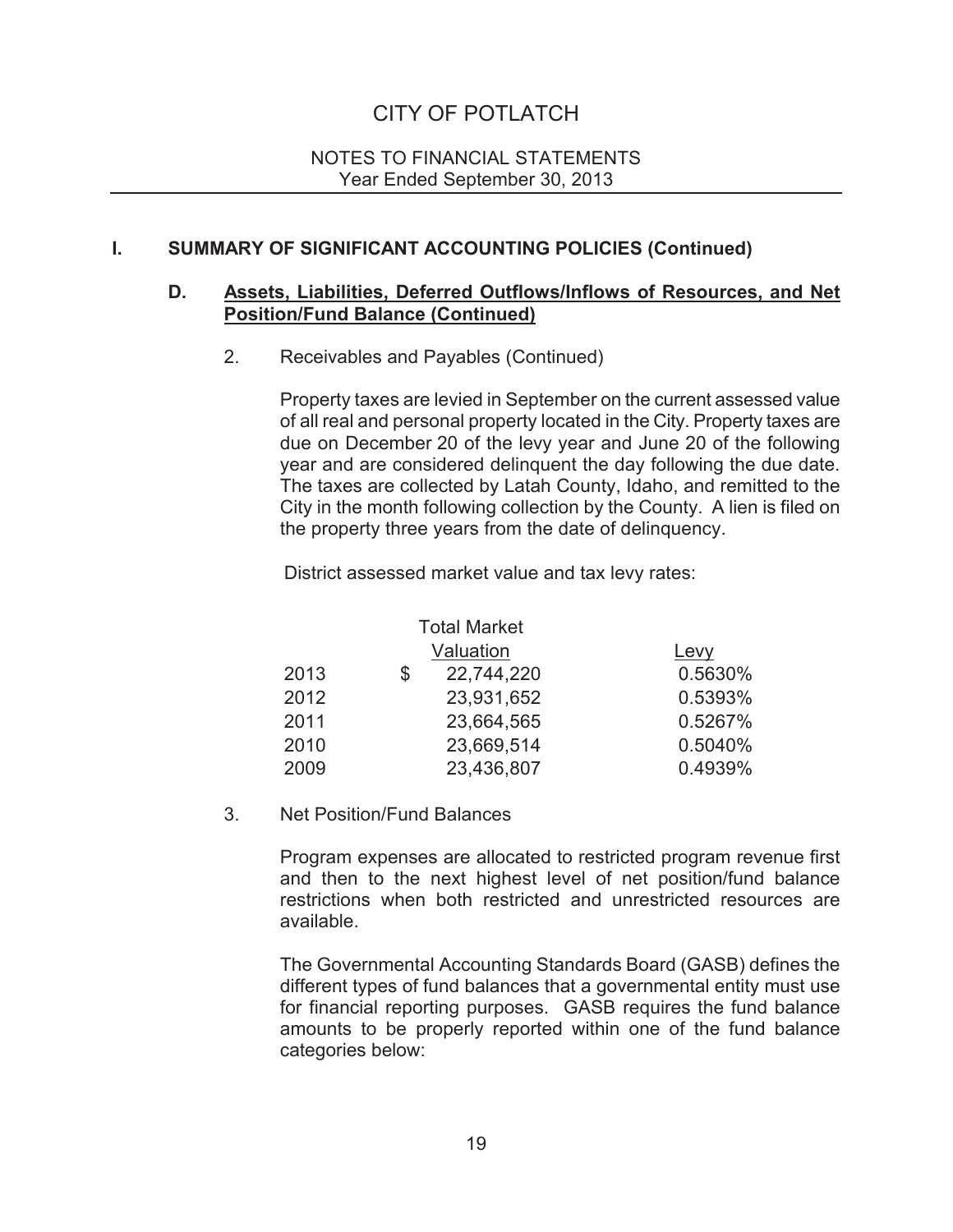#### NOTES TO FINANCIAL STATEMENTS Year Ended September 30, 2013

#### **I. SUMMARY OF SIGNIFICANT ACCOUNTING POLICIES (Continued)**

#### **D. Assets, Liabilities, Deferred Outflows/Inflows of Resources, and Net Position/Fund Balance Equity (Continued)**

3. Net Position/Fund Balances (Continued)

#### **Nonspendable**

Includes amounts that cannot be spent because they are either (1) not in spendable form, or (2) legally or contractually required to be maintained intact.

#### **Restricted**

Includes amounts that can be spent only for the specific purpose stipulated by external resource providers, constitutional provisions, or enabling legislation.

#### **Committed**

Includes amounts that can only be used for the specific purposes determined by a formal action of the government's highest level of decision-making authority.

#### **Assigned**

Includes amounts that are intended to be used by the government for specific purposes, but do not meet the criteria to be classified as restricted or committed.

#### **Unassigned**

Residual classification of fund balance that includes all spendable amounts that have not been restricted, committed, or assigned.

At times, certain proceeds of the City's bonds, as well as certain resources set aside for their repayment, are classified as restricted assets on the Balance Sheet because their use is limited by applicable bond covenants. The City does have assigned assets relating to the accumulated revenues from cultures and recreation.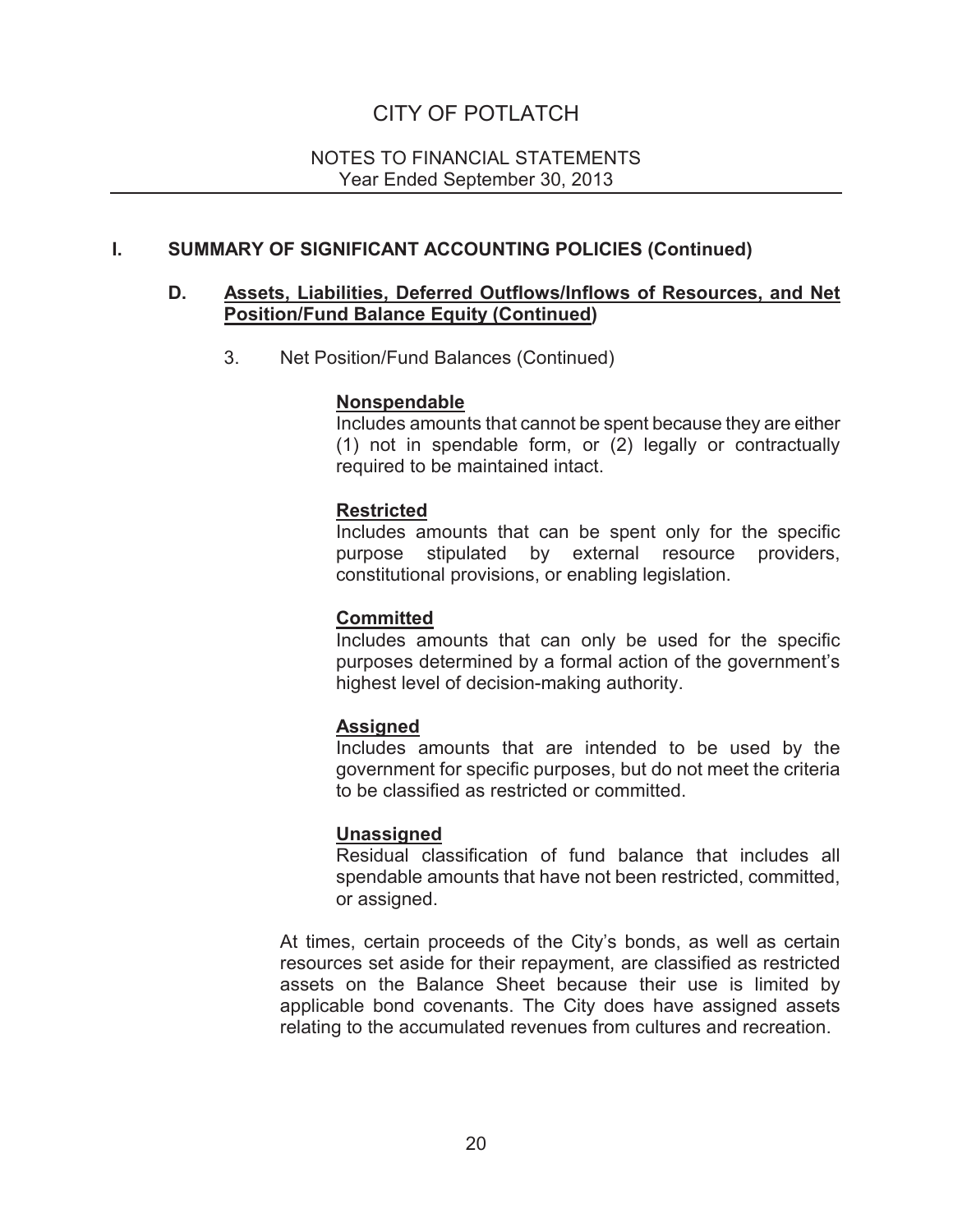#### NOTES TO FINANCIAL STATEMENTS Year Ended September 30, 2013

#### **I. SUMMARY OF SIGNIFICANT ACCOUNTING POLICIES (Continued)**

#### **D. Assets, Liabilities, Deferred Outflows/Inflows of Resources, and Net Position/Fund Balance Equity (Continued)**

#### 4. Capital Assets

Capital assets, which include property, plant, equipment, and infrastructure assets (e.g., roads, bridges, sidewalks, and similar items) are reported in the applicable governmental or business-type activities columns in the government-wide financial statements. Capital assets are defined by the City as assets with an initial individual cost of more than \$5,000 and an estimated useful life in excess of three years. Such assets are recorded at historical cost or estimated historical cost if purchased or constructed. Donated capital assets are recorded at estimated fair market value at the date of donation. The costs of normal maintenance and repairs that do not add value or materially extend asset lives are not capitalized.

Major outlays for capital assets and improvements are capitalized as projects are constructed. Property, plant and equipment of the primary government, as well as the component units, are depreciated using the straight-line method over the following estimated useful lives:

| <b>Asset Type</b>                     | Years   |
|---------------------------------------|---------|
| <b>Buildings and structures</b>       | 40      |
| Infrastructure and industrial systems | 40      |
| Machinery and equipment               | 7 to 10 |

#### 5. Deferred Outflows/Inflows of Resources

In addition to assets, the statement of net position and balance sheet will sometimes report a separate section for deferred outflows of resources. This separate financial statement element, deferred outflows of resources, represents a consumption of net position that applies to a future period and so will not be recognized as an outflow of resources (expense/expenditure) until then. The City does not have any items that qualify for reporting in this category in the current year.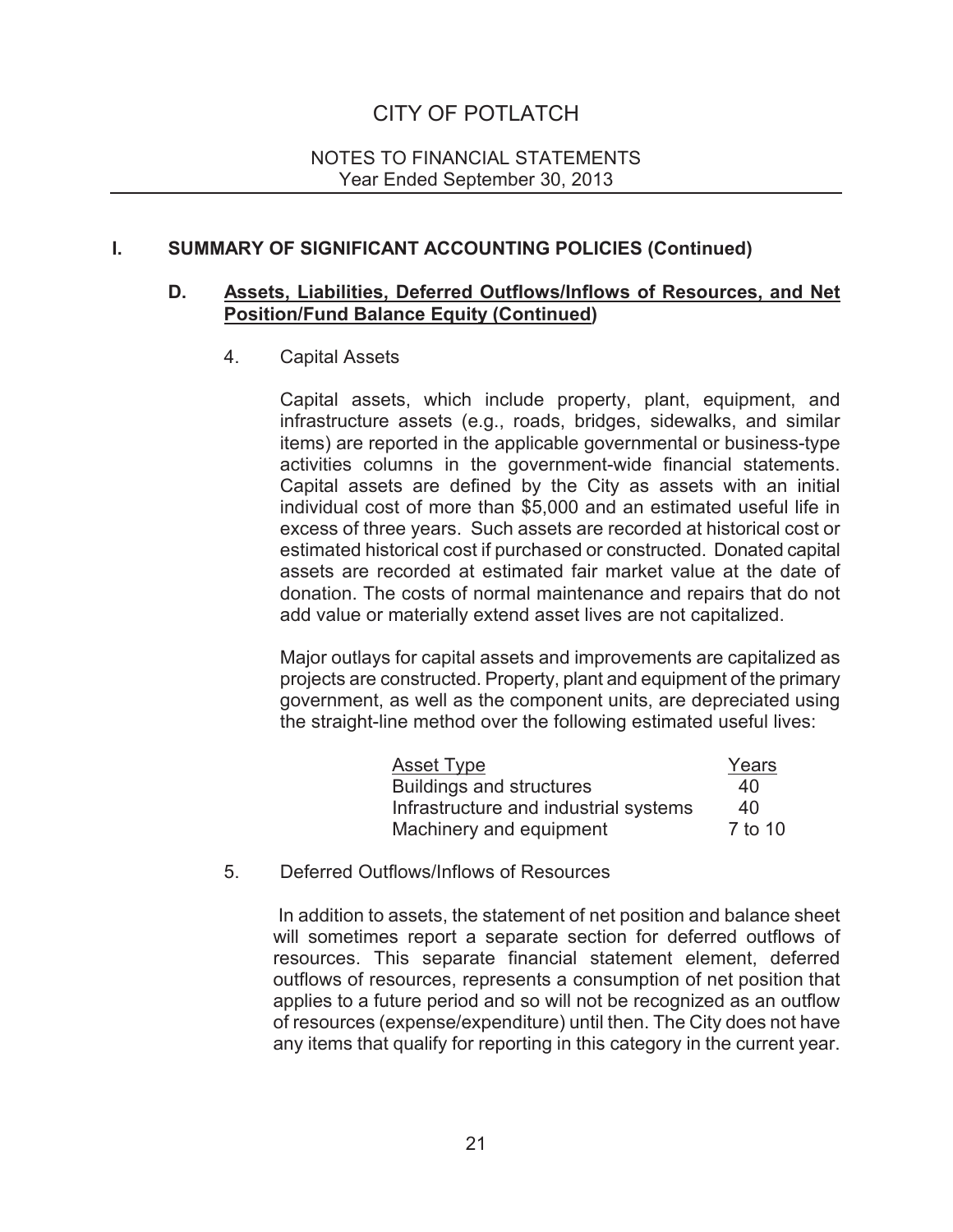#### NOTES TO FINANCIAL STATEMENTS Year Ended September 30, 2013

#### **I. SUMMARY OF SIGNIFICANT ACCOUNTING POLICIES (Continued)**

#### **D. Assets, Liabilities, Deferred Outflows/Inflows of Resources, and Net Position/Fund Balance Equity (Continued)**

5. Deferred Outflows/Inflows of Resources (Continued)

In addition to liabilities, the statement of net position and balance sheet will sometimes report a separate section for deferred inflows of resources. This separate financial statement element, deferred inflows of resources, represents an acquisition of net position that applies to a future period and so will not be recognized as an inflow of resources (revenue) until that time. The City has only one type of item, which arises only under a modified accrual basis of accounting, that qualifies for reporting in this category. Accordingly, the item, *unavailable revenue*, is reported only in the governmental funds balance sheet. The governmental funds report unavailable revenues from one source: property taxes. These amounts are deferred and recognized as an inflow of resources in the period that the amounts become available.

6. Compensated Absences

Vested or accumulated vacation leave that is expected to be liquidated with expendable available financial resources is reported as an expenditure of the governmental fund that will pay it. Amounts of vested or accumulated vacation leave that are not expected to be liquidated with expendable available financial resources are reported in the payroll service fund for governmental funds. Vested or accumulated vacation leave of proprietary funds is recorded as an expense and liability of those funds as the benefits accrue to employees. No liability is recorded for nonvesting accumulating rights to receive sick pay benefits.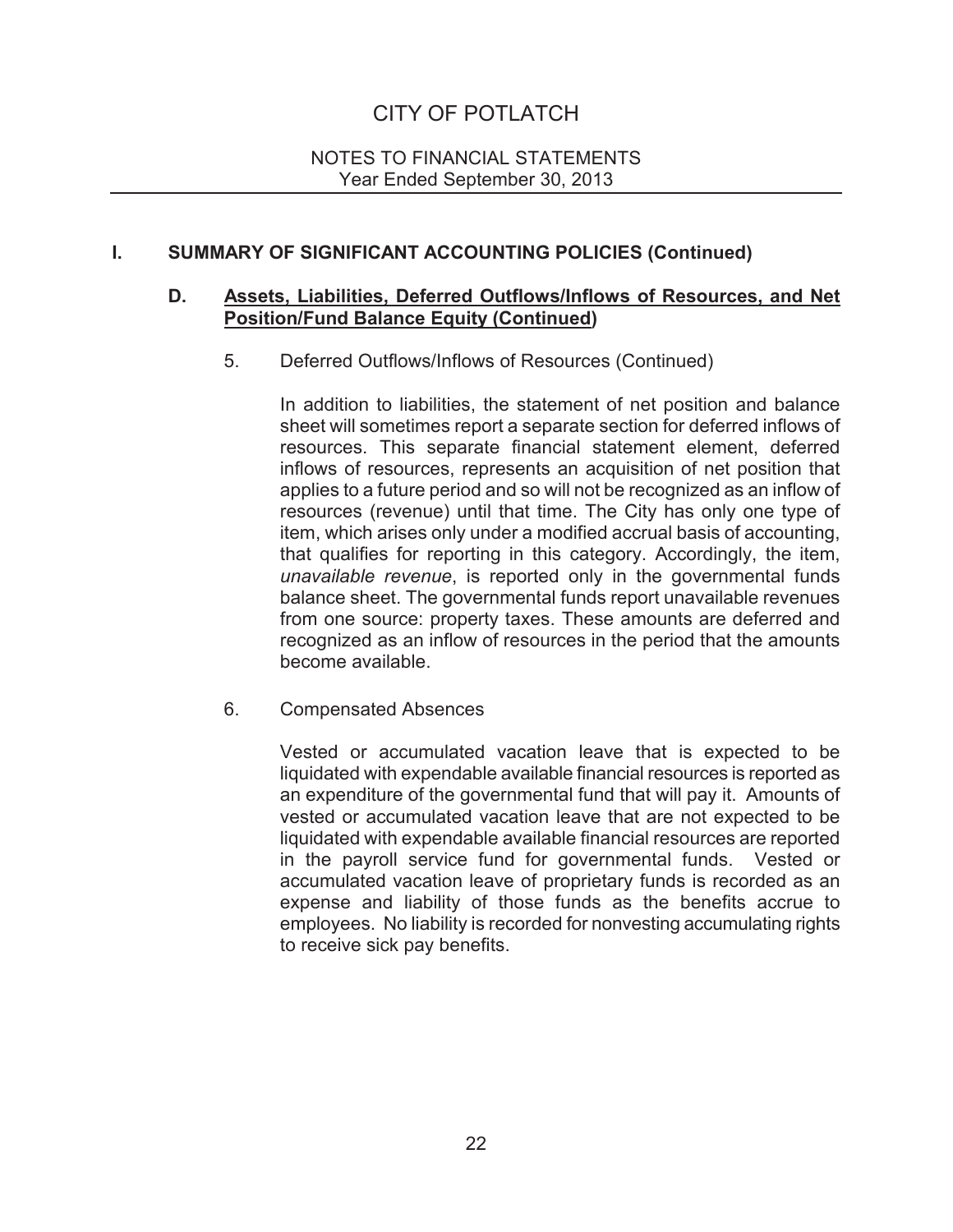#### NOTES TO FINANCIAL STATEMENTS Year Ended September 30, 2013

#### **I. SUMMARY OF SIGNIFICANT ACCOUNTING POLICIES (Continued)**

#### **D. Assets, Liabilities, Deferred Outflows/Inflows of Resources, and Net Position/Fund Balance Equity (Continued)**

7. Long-Term Obligations

In the government-wide financial statements and proprietary fund types in the fund financial statements, long-term debt and other longterm obligations are reported as liabilities in the applicable governmental activities, business-type activities or proprietary fund type statement of net position. Bond premiums and discounts, as well as issuance costs, are deferred and amortized over the life of the bonds using the straight-line method. Bonds payable are reported net of the applicable bond premium or discount. Bond issuance costs are reported as deferred charges and amortized over the term of the related debt.

In the fund financial statements, governmental fund types recognize bond premiums and discounts, as well as bond issuance costs, during the current period. The face amount of debt issued is reported as other financing sources. Premiums received on debt issuances are reported as other financing sources while discounts on debt issuances are reported as other financing uses. Issuance costs, whether or not withheld from the actual debt proceeds received, are reported as debt service expenditures.

8. Comparative Data/Reclassifications

Comparative total data for the prior year have been presented only for individual enterprise funds in the fund financial statements in order to provide an understanding of the changes in the financial position and operations of these funds.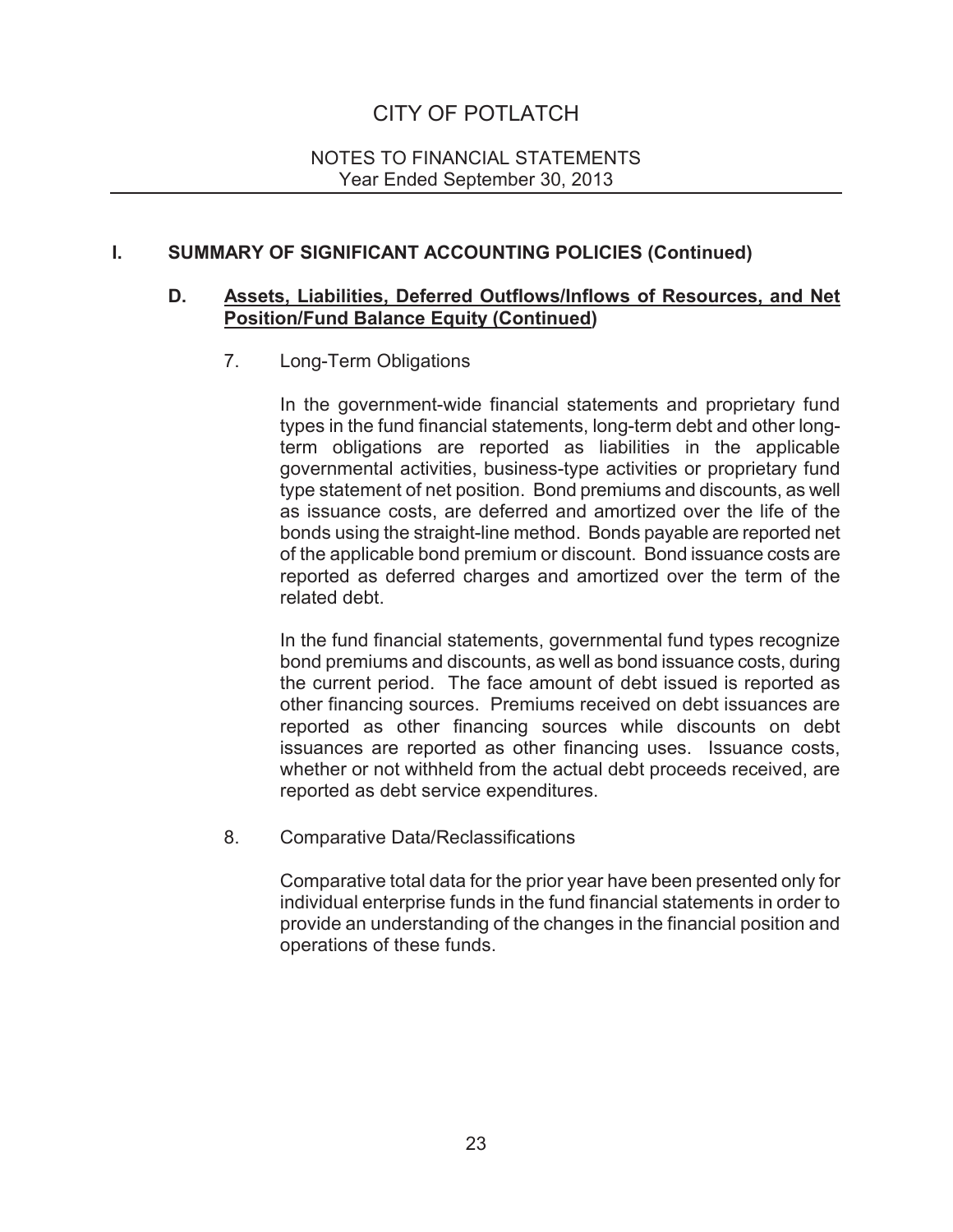#### NOTES TO FINANCIAL STATEMENTS Year Ended September 30, 2013

#### **I. SUMMARY OF SIGNIFICANT ACCOUNTING POLICIES (Continued)**

#### **D. Assets, Liabilities, Deferred Outflows/Inflows of Resources, and Net Position/Fund Balance Equity (Continued)**

9. Use of Estimates

Management of the City uses estimates and assumptions in preparing financial statements in accordance with United States generally accepted accounting principles. Those estimates and assumptions affect the reported amounts of assets and liabilities, the disclosure of contingent assets and liabilities, and the reported revenues and expenses. Actual results could vary from the estimates that management uses.

#### **II. BUDGETARY AND LEGAL COMPLIANCE**

#### **A. Budgetary Information**

The City Council follows these procedures in establishing the budgetary data reflected in the financial statements:

The Mayor submits a proposed operating budget to the City Council for the upcoming fiscal year. The operating budget includes proposed expenditures and the means of financing them. Public hearings are conducted to obtain taxpayer comments.

The City Council legally enacts the budget through passage of an ordinance, which is filed with the Secretary of State. The budget covers all governmental and proprietary fund types. The City adopts budgets on the modified accrual basis of accounting for all governmental fund types. The City adopts budgets on the accrual basis of accounting for proprietary fund types. At any time during the fiscal year, the City Council may amend the appropriation ordinance by following the same procedures used during the budget adoption process. During the current fiscal year, the City incurred expenditures in excess of budget in the General Fund.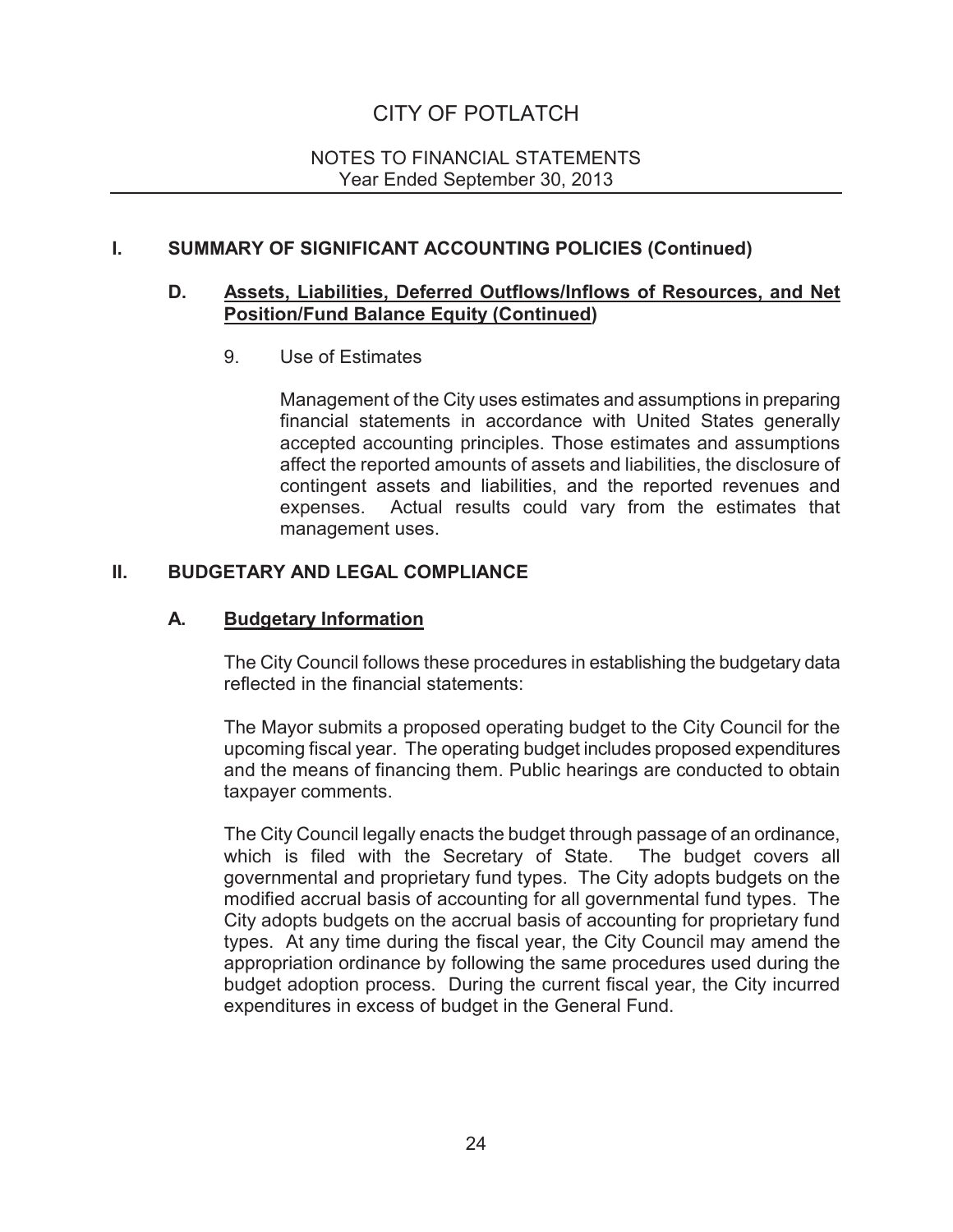#### NOTES TO FINANCIAL STATEMENTS Year Ended September 30, 2013

#### **III. DETAILED NOTES ON ALL FUNDS AND ACCOUNT GROUPS**

#### **A. Cash and Equivalents**

The carrying amount of the City's deposits at year-end was \$240,328 and the bank balance was \$251,175. Of the bank balance, \$250,000 was covered by federal depository insurance. The City also had \$561,460 held by the Idaho State Treasurer's Local Government Investment Pool and approximates market value.

*Interest Rate Risk.* Interest rate risk is the risk that changes in interest rates will reduce the value of the City's investments. The City does not have a policy regarding interest rate risk.

*Custodial Risk.* Custodial risk is the risk that, in the event of the failure of the investment custodian, the City will not be able to recover the value of its investments or collateral securities that are in the possession of the custodian. The City owns a percentage of each investment held by the Idaho State Treasurer's Local Government Investment Pool and the Pool diversifies investments to minimize credit risk to any individual government. The City's investment in the Idaho State Treasurer's Local Government Investment Pool has not been issued an external credit quality rating.

*Concentration of Credit Risk.* The City has no policy on the amount they may invest in any one issuer.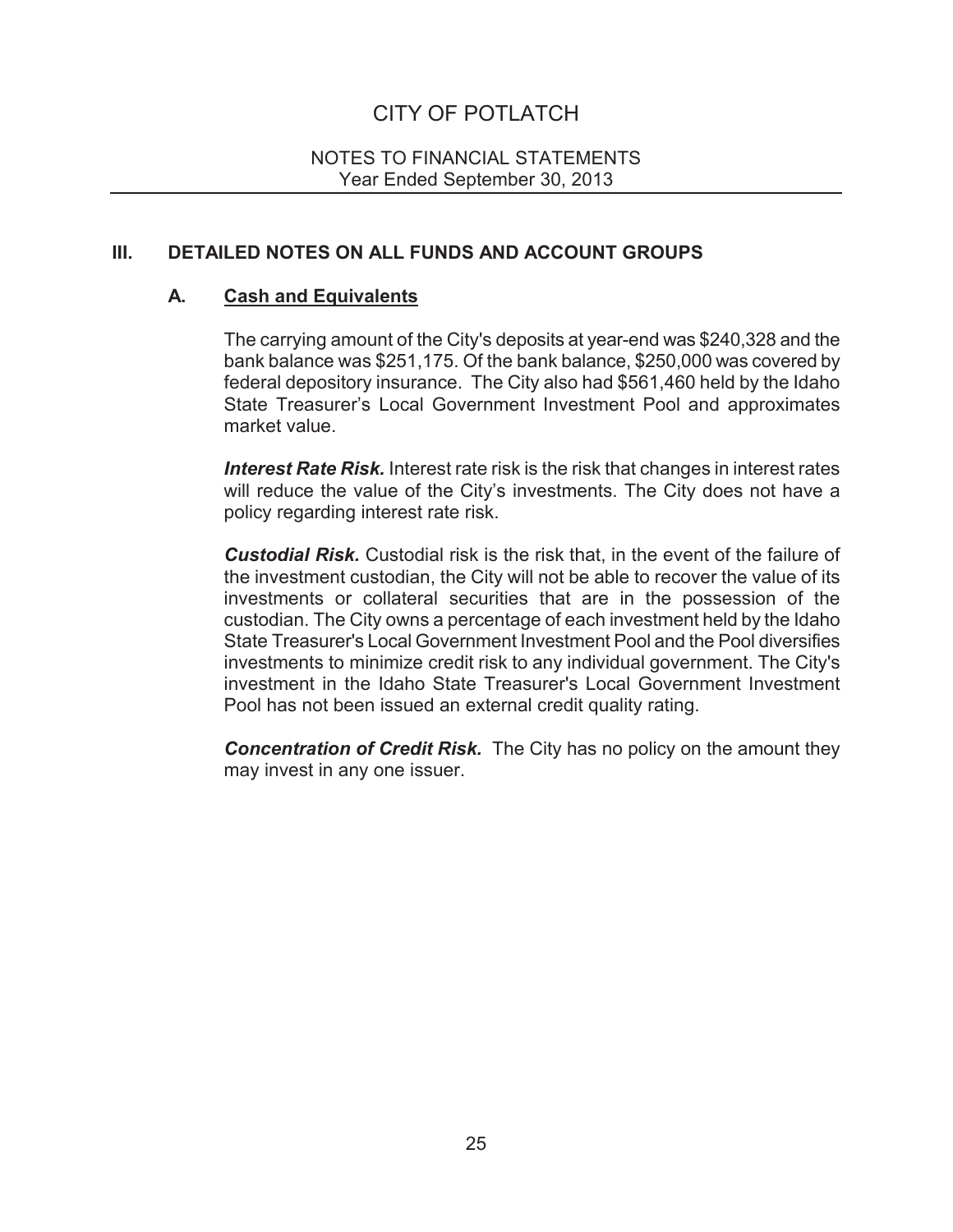#### NOTES TO FINANCIAL STATEMENTS Year Ended September 30, 2013

#### **III. DETAILED NOTES ON ALL FUNDS AND ACCOUNT GROUPS (Continued)**

#### **B. Capital Assets**

Capital asset activity for the year ended September 30, 2013 was as follows:

#### **Governmental activities:**

|                                               | Beginning<br><b>Balance</b> | Increases     | Decreases      | Ending<br><b>Balance</b> |
|-----------------------------------------------|-----------------------------|---------------|----------------|--------------------------|
| Capital assets not being depreciated:<br>Land | 26,500<br>- \$              | - \$<br>5,245 |                | 31,745<br>S              |
| Total capital assets not being depreciated    | 26,500                      | 5,245         |                | 31,745                   |
| Capital assets being depreciated:             |                             |               |                |                          |
| Buildings & improvements                      | 1,207,803                   | 40,740        |                | 1,248,543                |
| <b>Vehicles</b>                               | 28,224                      |               |                | 28,224                   |
| Equipment                                     | 125,111                     | 12,750        |                | 137,861                  |
| Total capital assets being depreciated        | 1,361,138                   | 53,490        |                | 1,414,628                |
| Less accumulated depreciation for:            |                             |               |                |                          |
| <b>Buildings</b>                              | (285, 040)                  |               | (28, 038)      | (313,078)                |
| <b>Vehicles</b>                               | (28, 224)                   |               |                | (28, 224)                |
| Equipment                                     | (102, 994)                  |               | (7, 534)       | (110, 528)               |
| Total accumulated depreciation                | (416,258)                   |               | (35,572)       | (451,830)                |
| Total capital assets being depreciated, net   | 944,880                     | 53,490        | (35,572)       | 962,798                  |
| Governmental activities capital assets, net   | 971,380                     | 58,735        | (35, 572)<br>S | 994,543                  |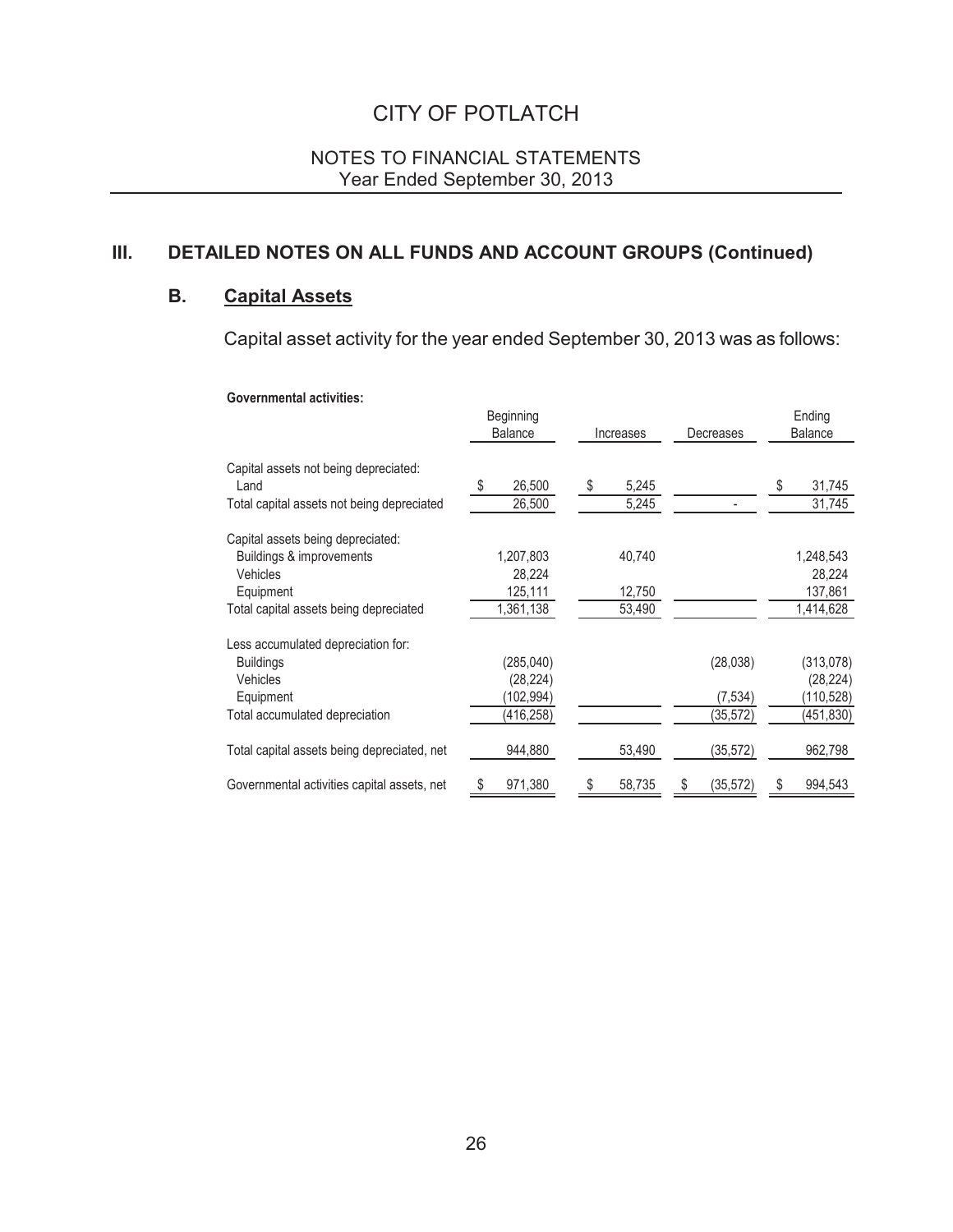#### NOTES TO FINANCIAL STATEMENTS Year Ended September 30, 2013

#### **III. DETAILED NOTES ON ALL FUNDS AND ACCOUNT GROUPS (Continued)**

#### **B. Capital Assets (Continued)**

#### **Business-type activities:**

|                                              | Beginning<br><b>Balance</b> | Increases      | Decreases        | Ending<br><b>Balance</b> |
|----------------------------------------------|-----------------------------|----------------|------------------|--------------------------|
| Capital assets not being depreciated:        |                             |                |                  |                          |
| Land                                         | \$<br>150,000               | \$<br>5,460    |                  | \$<br>155,460            |
| Construction in progress                     | 1,239,294                   | 499,972        | \$(1,739,266)    |                          |
| Total capital assets not being depreciated   | 1,389,294                   | 505,432        | (1,739,266)      | 155,460                  |
| Capital assets being depreciated:            |                             |                |                  |                          |
| <b>Buildings</b>                             | 10,400                      |                |                  | 10,400                   |
| Water systems                                | 2,414,046                   |                |                  | 2,414,046                |
| Equipment                                    | 117,748                     | 12,750         |                  | 130,498                  |
| Sewer systems                                | 6,395,406                   | 1,739,266      |                  | 8,134,672                |
| Total capital assets being depreciated       | 8,937,600                   | 1,752,016      |                  | 10,689,616               |
| Less accumulated depreciation for:           |                             |                |                  |                          |
| <b>Buildings</b>                             | (10, 400)                   |                |                  | (10, 400)                |
| Water systems                                | (492, 537)                  |                | (61, 598)        | (554, 135)               |
| Equipment                                    | (95,604)                    |                | (6, 250)         | (101, 854)               |
| Sewer systems                                | (527,619)                   |                | (203,056)        | (730,675)                |
| Total accumulated depreciation               | (1, 126, 160)               |                | (270, 904)       | (1,397,064)              |
| Total capital assets being depreciated, net  | 7,811,440                   | 1,752,016      | (270,904)        | 9,292,552                |
| Business-type activities capital assets, net | 9,200,734<br>Ъ              | 2,257,448<br>S | (2,010,170)<br>S | 9,448,012                |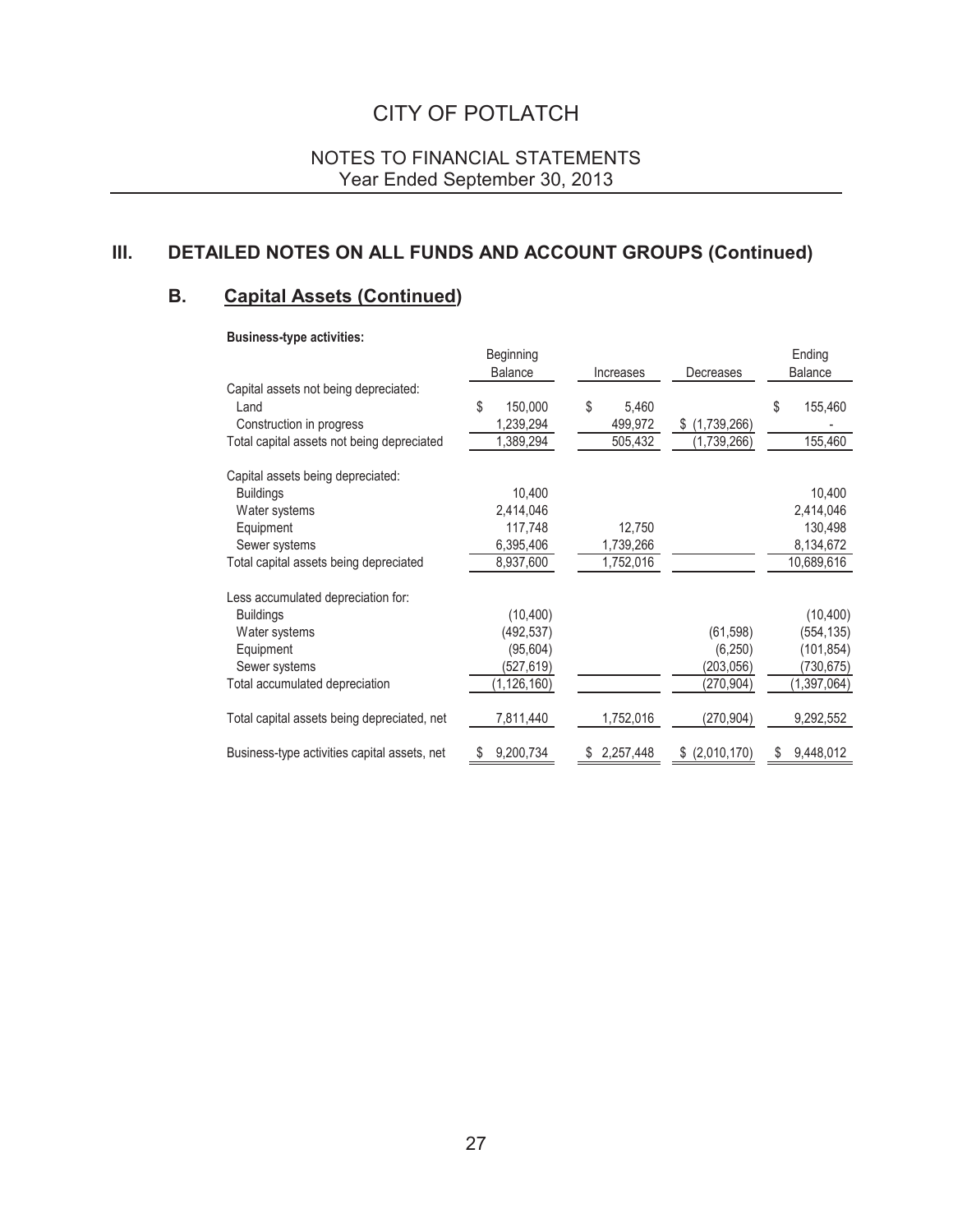#### NOTES TO FINANCIAL STATEMENTS Year Ended September 30, 2013

#### **III. DETAILED NOTES ON ALL FUNDS AND ACCOUNT GROUPS (Continued)**

#### **B. Capital Assets (Continued)**

Depreciation expense was charged to functions/programs of the City as follows:

| Governmental activities:                              |    |         |
|-------------------------------------------------------|----|---------|
| General government                                    | \$ | 15,266  |
| Culture & recreation                                  |    | 11,092  |
| <b>Streets</b>                                        |    | 9,214   |
| Total depreciation expense - governmental activities  |    | 35,572  |
|                                                       |    |         |
| Business-type activities:                             |    |         |
| Water                                                 | S  | 64,723  |
| Sewer                                                 |    | 206,181 |
| Total depreciation expense - business-type activities |    | 270,904 |

#### **C. Long-Term Debt**

The City issued bonds where the City pledges income derived from the acquired or constructed assets to pay debt service. The City issued \$1,400,000 of revenue bonds in prior years for a water system improvement project. The City issued \$2,074,000 of USDA revenue bonds in prior years for a sewer system improvement project. The City also issued \$100,000 of DEQ sewer revenue bonds in the current year to pay off a prior interim loan relating to the sewer system improvement project. In the current year the City received \$555,269 on an interim note payable to the Idaho Department of Environmental Quality for the continuation of the sewer system improvement project. After project completion, the note will be refinanced using DEQ revenue bonds, which will be repaid in biannual installments over 20 years at 0.00% interest. A portion of the principal will be forgiven. The Long-term debt outstanding at year end is as follows:

| Purpose                        | <b>Interest Rate</b> | Amount      |
|--------------------------------|----------------------|-------------|
| Water System Improvement Bonds | 4.125%               | \$1,156,862 |
| Sewer System Improvement Bonds | 3.250%               | \$1,944,167 |
| Sewer System Improvement Bonds | 0.000%               | \$97.500    |
| Sewer System Interim Financing | 0.000%               | \$1,053,358 |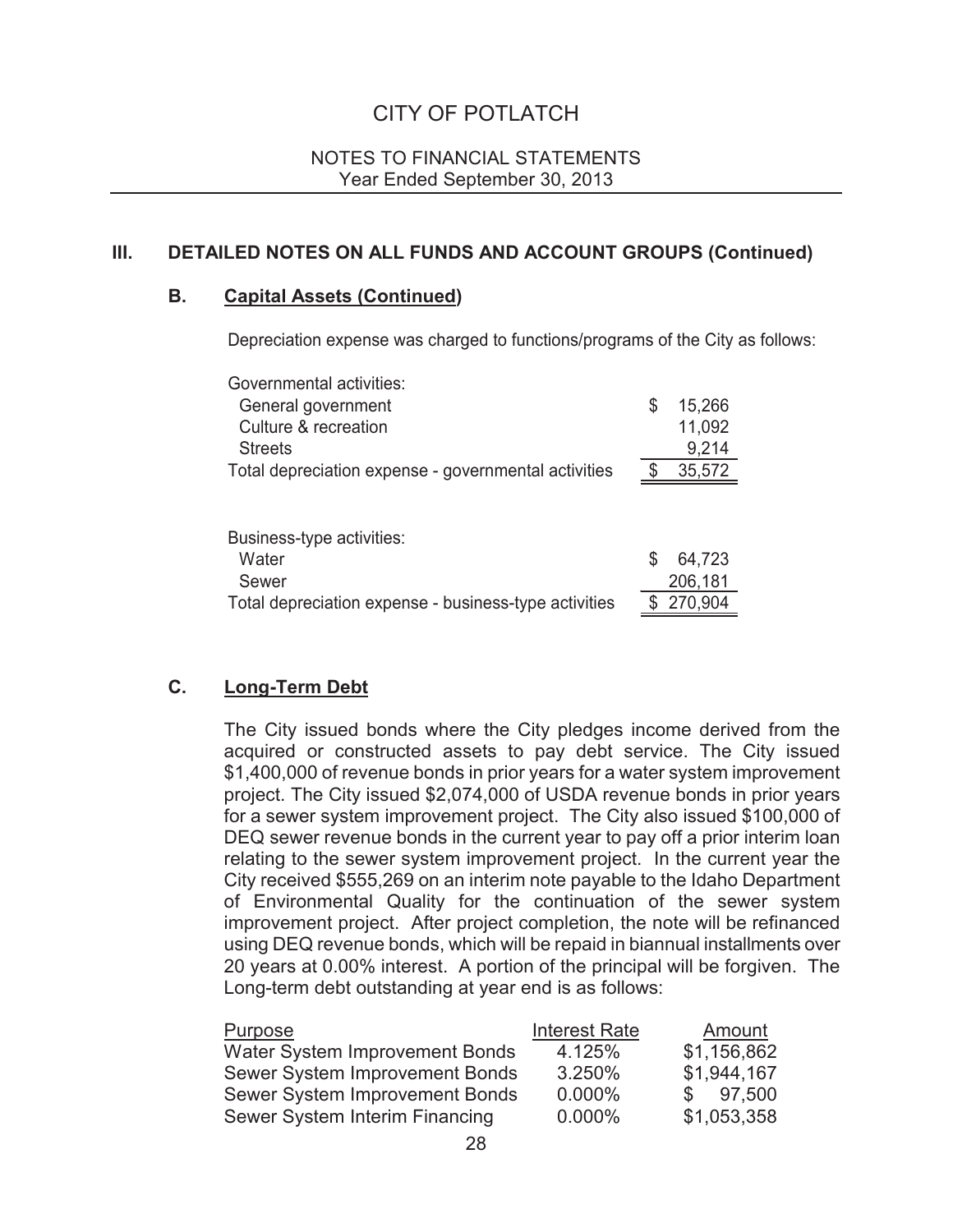#### NOTES TO FINANCIAL STATEMENTS Year Ended September 30, 2013

#### **III. DETAILED NOTES ON ALL FUNDS AND ACCOUNT GROUPS (Continued)**

#### **C. Long-Term Debt (Continued)**

Long-term debt activity for the year ended September 30, 2013 was as follows:

|                                                                                 | Beginning<br><b>Balance</b> |                                   | Decreases<br>Increase |         |                                         | Ending<br><b>Balance</b> |                                  |
|---------------------------------------------------------------------------------|-----------------------------|-----------------------------------|-----------------------|---------|-----------------------------------------|--------------------------|----------------------------------|
| USDA water revenue bonds<br>DEQ sewer revenue bonds<br>USDA sewer revenue bonds | S                           | 1,188,856<br>100,000<br>1,988,858 |                       |         | \$<br>(31, 994)<br>(2,500)<br>(44, 691) | \$                       | 1,156,862<br>97,500<br>1,944,167 |
|                                                                                 | \$                          | 3,277,714                         | S                     |         | (79, 185)                               |                          | 3,198,529                        |
| Long-term interim financing                                                     | \$                          | 498,089                           | S                     | 555,269 | \$                                      |                          | 1,053,358                        |

| <b>Year Ending</b><br>September 30 | Principal    | <b>Interest</b> |
|------------------------------------|--------------|-----------------|
| 2014                               | \$<br>84,408 | \$<br>110,906   |
| 2015                               | 87,281       | 108,033         |
| 2016                               | 90,257       | 105,057         |
| 2017                               | 93,344       | 101,970         |
| 2018                               | 96,545       | 98,769          |
| 2019-2023                          | 535,003      | 441,567         |
| 2024-2028                          | 634,638      | 341,932         |
| 2029-2033                          | 751,561      | 222,509         |
| 2034-2038                          | 618,166      | 89,567          |
| 2039-2040                          | 207,326      | 10,147          |
|                                    |              |                 |
| Total                              | \$3,198,529  | 1,630,457       |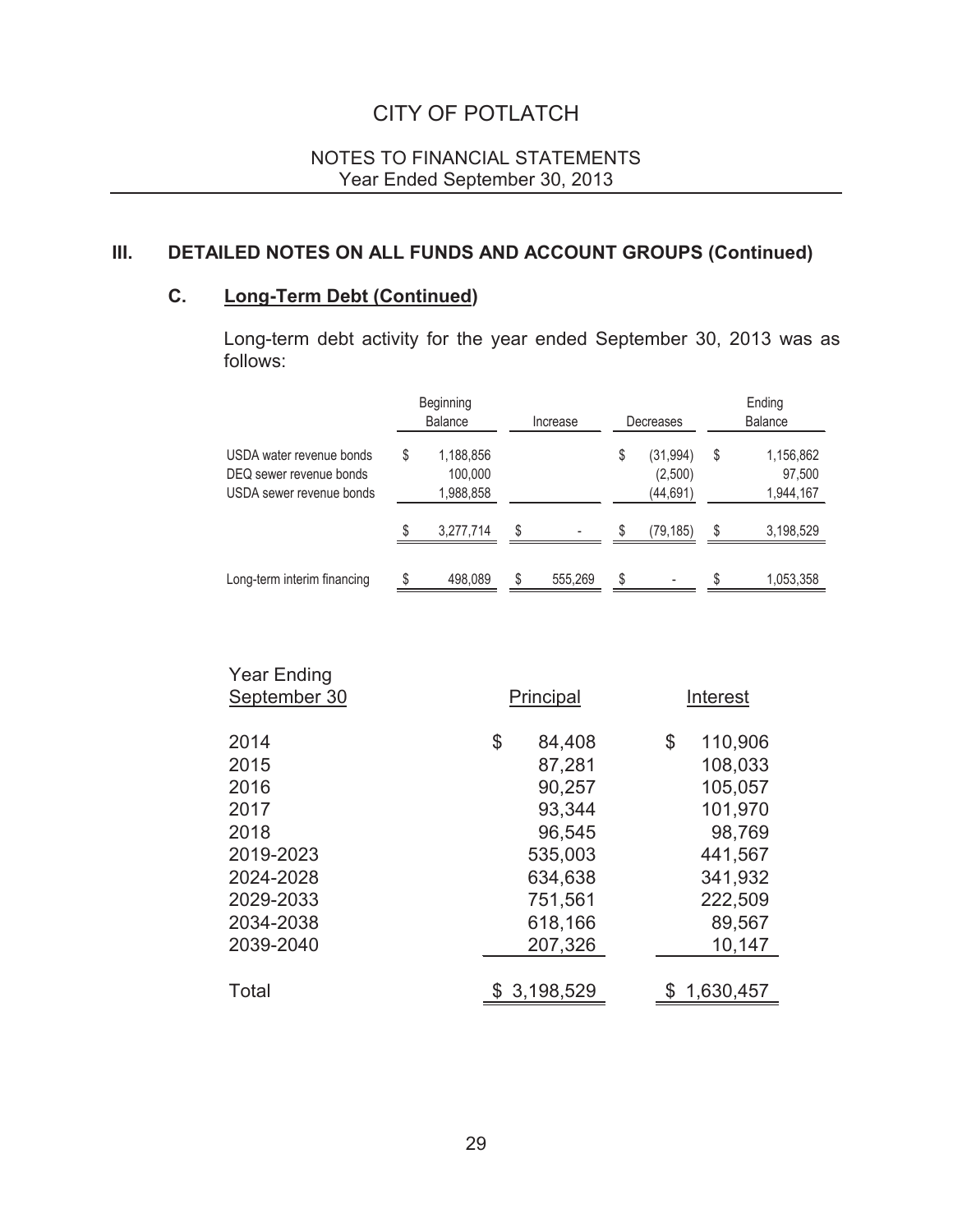#### NOTES TO FINANCIAL STATEMENTS Year Ended September 30, 2013

#### **IV. OTHER INFORMATION**

#### **A. Risk Management**

The City of Potlatch purchases liability and property insurance through the Idaho Counties Risk Management Program (ICRMP). ICRMP is an all-lines aggregate insurance program providing liability, property and casualty insurance coverage to Idaho's counties and other political subdivisions on a voluntary participation basis. ICRMP assumes or reinsures all risk covered for claims. Participants are charged an annual insurance premium. The City is responsible for the first \$500 of any loss claim.

The general insurance limits are as follow:

| Property damage                  |  |
|----------------------------------|--|
| General liability                |  |
| Automobile liability             |  |
| Law enforcement liability        |  |
| Errors and omissions             |  |
| Uninsured/underinsured motorists |  |
| Crime insurance and bond         |  |

Total insured value \$2,000,000 per occurrence \$2,000,000 per occurrence  $$2,000,000$  per occurrence  $$2,000,000$  per occurrence \$2,000,000 per occurrence \$500,000 per occurrence

#### **B. Public Employee Retirement System of Idaho (PERSI)**

The Public Employee Retirement System of Idaho – The PERSI Base Plan, a cost sharing multiple-employer public retirement system, was created by the Idaho State Legislature. It is a defined benefit plan requiring that both the member and the employer contribute. The Plan provides benefits based on members' years of service, age and compensation. In addition, benefits are provided for disability, death and survivors of eligible members or beneficiaries. The authority to establish and amend benefit provisions is established in *Idaho Code*. Designed as a mandatory system for eligible state and school district employees, the legislation provided for other political subdivisions to participate by contractual agreement with PERSI. Financial reports for the Plan are available on the PERSI website or in print upon request.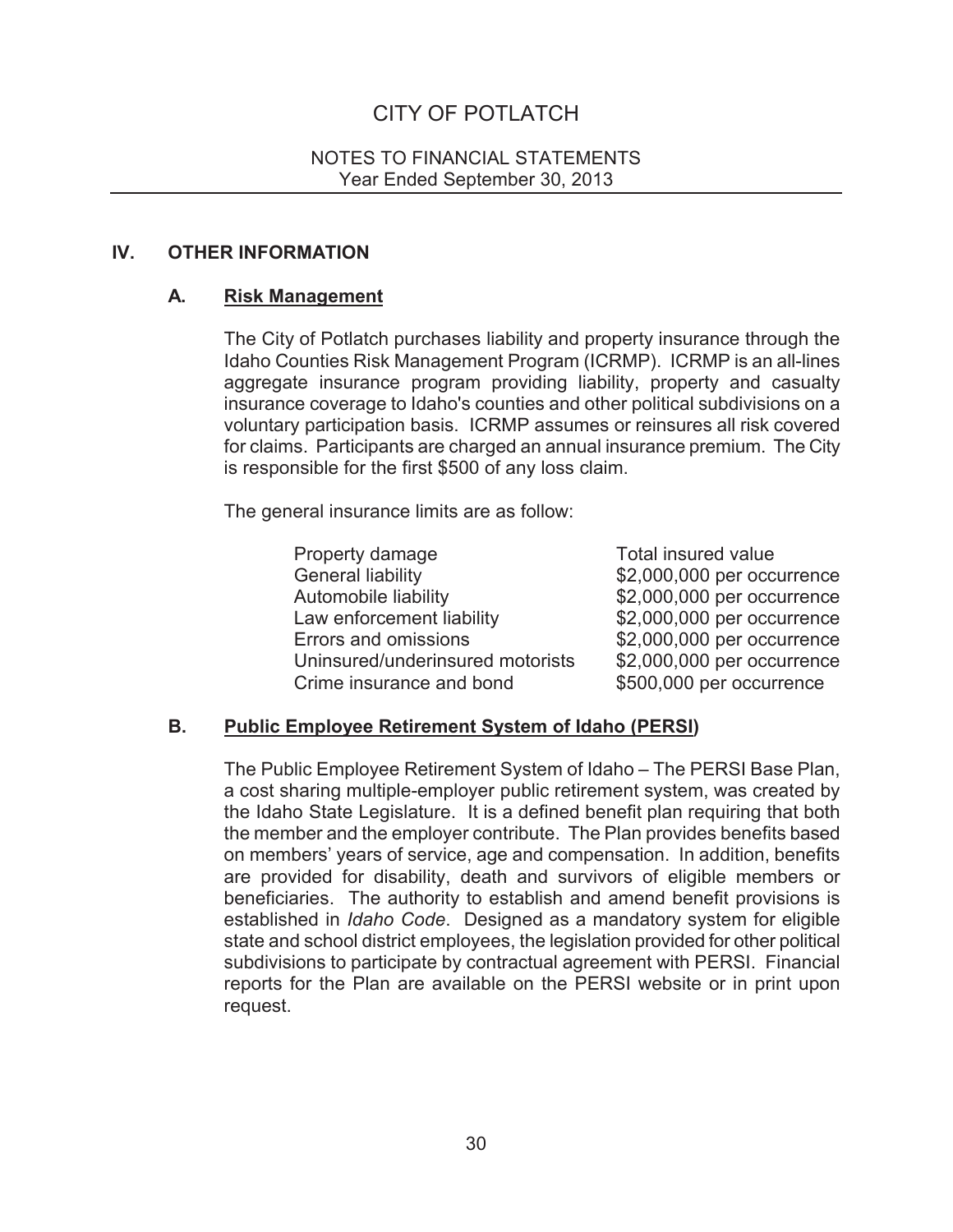#### NOTES TO FINANCIAL STATEMENTS Year Ended September 30, 2013

#### **IV. OTHER INFORMATION (Continued)**

#### **B. Public Employee Retirement System of Idaho (PERSI) (Continued)**

After five years of credited service, members become fully vested in retirement benefits earned to date. Members are eligible for retirement benefits upon attainment of the ages specified for their employment classification. For each month of credited service, the annual service retirement allowance is 2.0 percent (2.3 percent for police/firefighter) of the average monthly salary for the highest consecutive 42 months.

The contribution requirements of the City of Potlatch, Idaho and its employees are established and may be amended by the PERSI Board of Trustees. For the year ended September 30, 2013, the required contribution rate as a percentage of covered payroll for members was 6.79 percent for general members and 8.36 percent for police/firefighters. The employer rate as a percentage of covered payroll was 11.32 percent for general members and 11.66 percent for police/firefighters.

The City's contribution required and paid was \$13,507, \$12,353, and \$10,746 for the years ended September 30, 2013, 2012, and 2011, respectively.

#### **C. Contingencies and Commitments**

Grant and contract expenditures are subject to the approval of various granting and contracting agencies. To be eligible for reimbursement of expenditures made under federally, state and locally funded programs, the City must comply with regulations established by the related agency and non-compliance could result in disallowed costs and a liability for reimbursement received.

#### **D. Fund Balance Classifications**

**Restricted.** Restricted net position/fund balances represent amounts whose use is restricted by creditors, grantors, laws and regulations of other governments, or through enabling legislation. Restrictions of debt proceeds and other resources of the sewer fund exist for the specific purpose of satisfying debt service requirements set forth by the City's individual bond related covenants.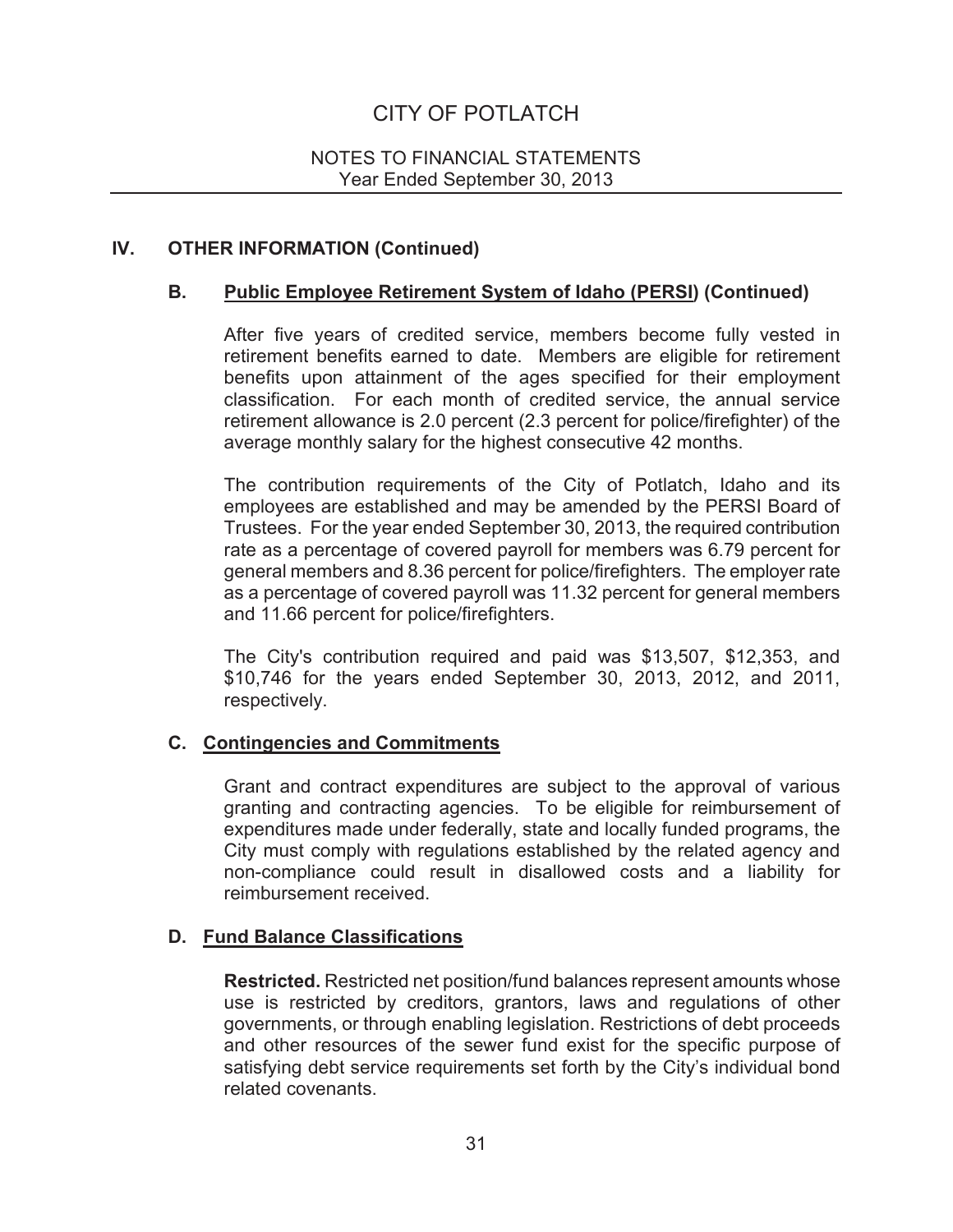#### NOTES TO FINANCIAL STATEMENTS Year Ended September 30, 2013

#### **IV. OTHER INFORMATION (Continued)**

#### **D. Fund Balance Classifications (Continued)**

*Assigned Fund Balance*. The fund balances classified as assigned are for use for specific purposes, but do not rise to the level of restricted or committed. The City has assigned balances that include the revenues received for the purpose of maintenance of city streets.

*Unassigned Fund Balance.* The unassigned fund balance is in the general fund and has not been restricted, committed, or assigned to specific purposes within the general fund.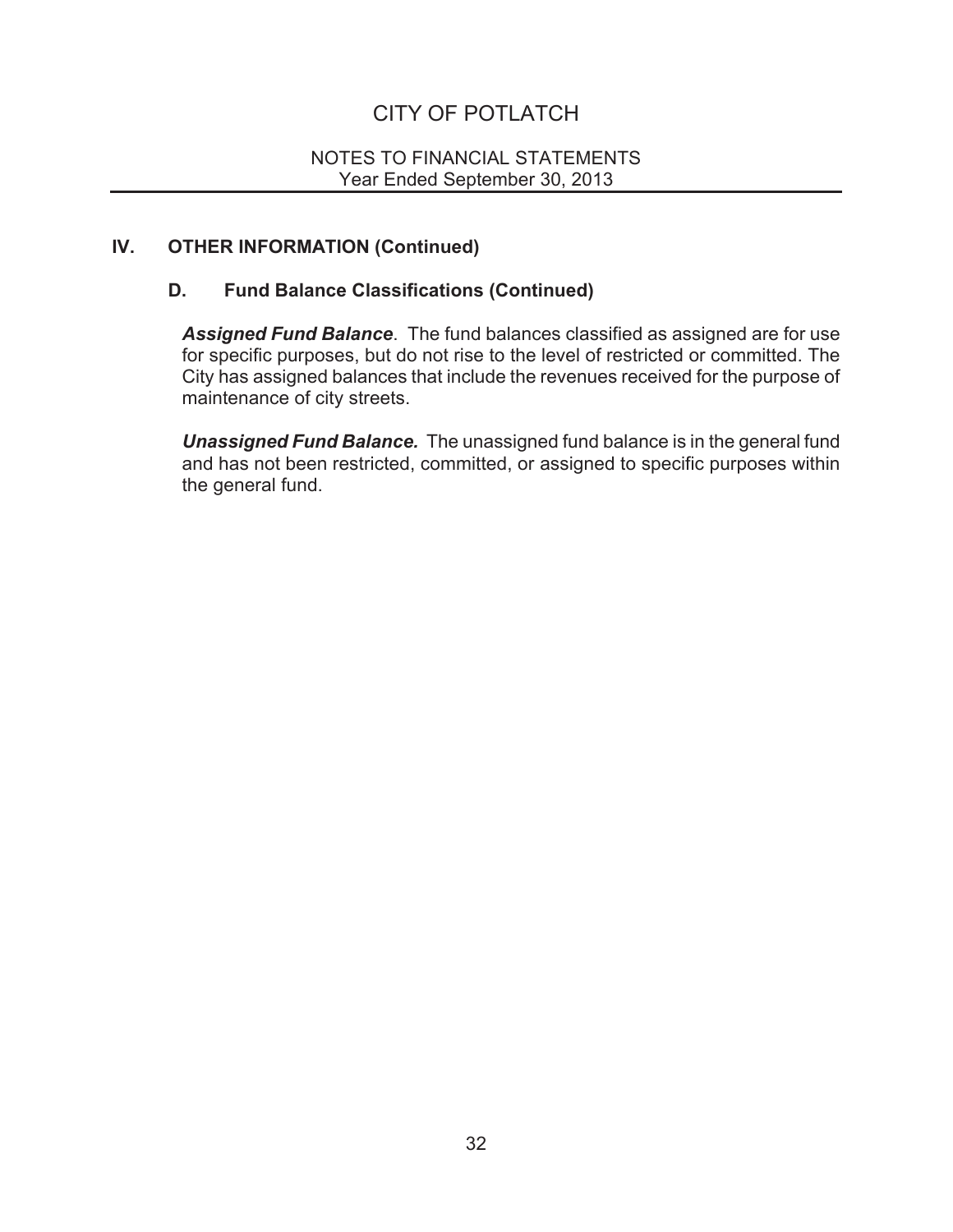



609 South Washington, Suite 202 Moscow, Idaho 83843 www.presnellgage.com

(208) 882-2211

Fax: (208) 883-3808

#### **Independent Auditor's Report –** *Government Auditing Standards*

Members of the City Council City of Potlatch Potlatch, Idaho

We have audited, in accordance with the auditing standards generally accepted in the United States of America and the standards applicable to financial audits contained in *Government Auditing Standards*, issued by the Comptroller General of the United States, the financial statements of the governmental activities, the business type activities, and each major fund of the City of Potlatch, Idaho, as of and for the year ended September 30, 2013, and the related notes to the financial statements, which collectively comprise the City of Potlatch, Idaho's basic financial statements and have issued our report thereon dated February 21, 2014.

#### **Internal Control Over Financial Reporting**

In planning and performing our audit of the financial statements, we considered the City of Potlatch, Idaho's internal control over financial reporting (internal control) to determine the audit procedures that are appropriate in the circumstances for the purpose of expressing our opinions on the financial statements, but not for the purpose of expressing an opinion on the effectiveness of the City of Potlatch, Idaho's internal control. Accordingly, we do not express an opinion on the effectiveness of the City of Potlatch, Idaho's internal control.

A *deficiency in internal control* exists when the design or operation of a control does not allow management or employees, in the normal course of performing their assigned functions, to prevent, or detect and correct, misstatements on a timely basis. A *material weakness* is a deficiency, or a combination of deficiencies, in internal control such that there is a reasonable possibility that a material misstatement of the entity's financial statements will not be prevented, or detected and corrected on a timely basis. *A significant deficiency* is a deficiency, or a combination of deficiencies, in internal control that is less severe than a material weakness, yet important enough to merit attention by those charged with governance.

> Lewiston Office: 1216 Idaho Street, Lewiston, Idaho 83501, (208) 746-8281 Grangeville Office: 111 South Mill Street, Grangeville, Idaho 83530, (208) 983-1254 Orofino Office: 216 Johnson Avenue, Orofino, Idaho 83544, (208) 476-3012 Pullman Office: 1230 SE Bishop Blvd., Pullman, Washington 99163, (509) 332-6541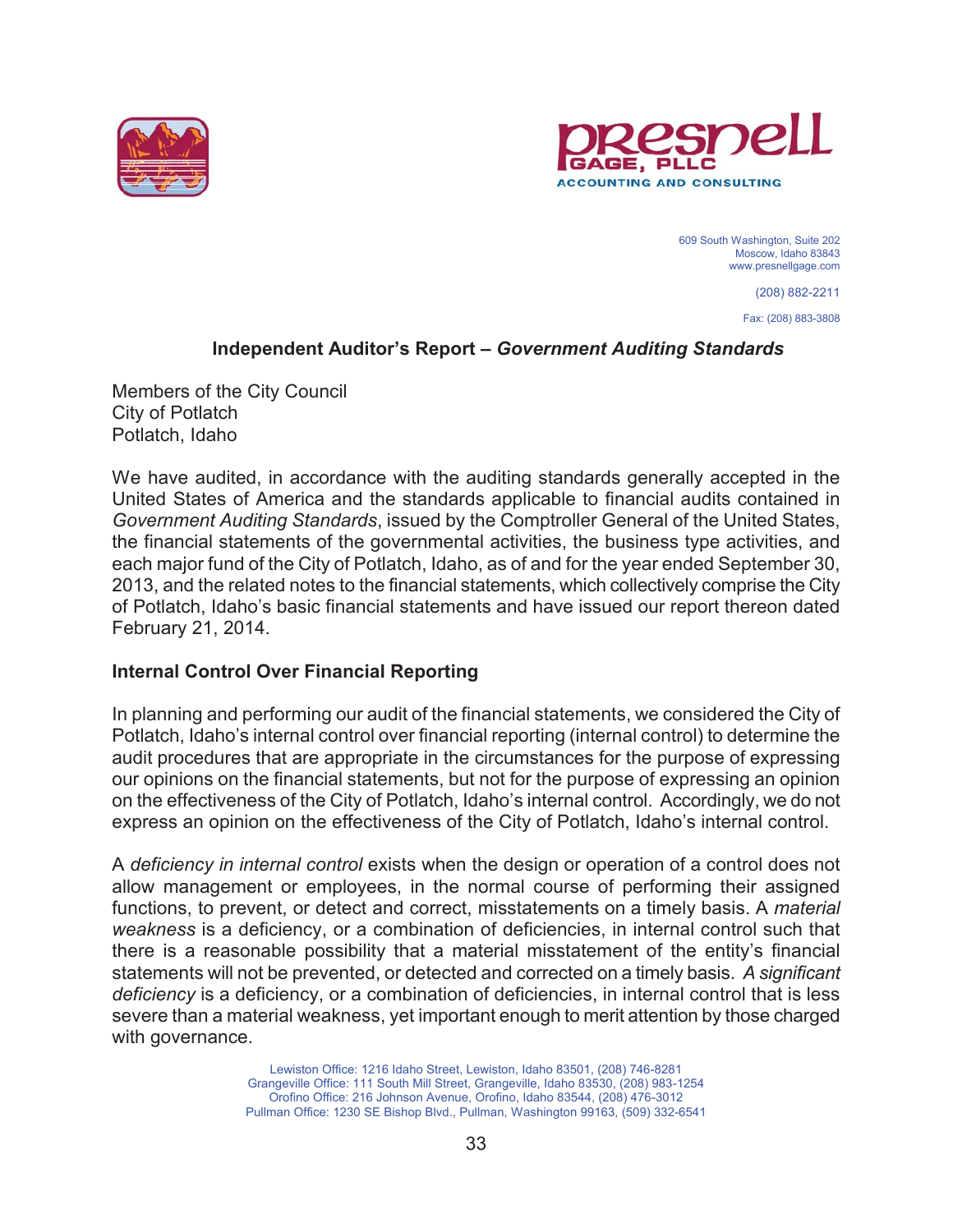Our consideration of internal control was for the limited purpose described in the first paragraph of this section and was not designed to identify all deficiencies in internal control that might be material weaknesses or significant deficiencies and therefore, material weaknesses or significant deficiencies may exist that were not identified. Given these limitations, during our audit we did not identify any deficiencies in internal control that we consider to be material weaknesses. However, material weaknesses may exist that have not been identified. We did identify certain deficiencies in internal control, described in the accompanying schedule of findings and questioned costs, that we consider to be significant deficiencies.

#### **Compliance and Other Matters**

As part of obtaining reasonable assurance about whether the City of Potlatch, Idaho's financial statements are free from material misstatement, we performed tests of its compliance with certain provisions of laws, regulations, contracts, and grant agreements, noncompliance with which could have a direct and material effect on the determination of financial statement amounts. However, providing an opinion on compliance with those provisions was not an objective of our audit and, accordingly, we do not express such an opinion. The results of our tests disclosed no instances of noncompliance or other matters that are required to be reported under *Government Auditing Standards*.

#### **City of Potlatch, Idaho's Response to Findings**

The City of Potlatch, Idaho's responses to the findings identified in our audit are described in the accompanying schedule of findings and questioned costs. The City of Potlatch, Idaho's response was not subjected to the auditing procedures applied in the audit of the financial statements and, accordingly, we express no opinion on it.

#### **Purpose of this Report**

The purpose of this report is solely to describe the scope of our testing of internal control and compliance and the results of that testing, and not to provide an opinion on the effectiveness of the City's internal control or on compliance. This report is an integral part of an audit performed in accordance with *Government Auditing Standards* in considering the City's internal control and compliance. Accordingly, this communication is not suitable for any other purpose.

nesnell Gage, PLLC

February 21, 2014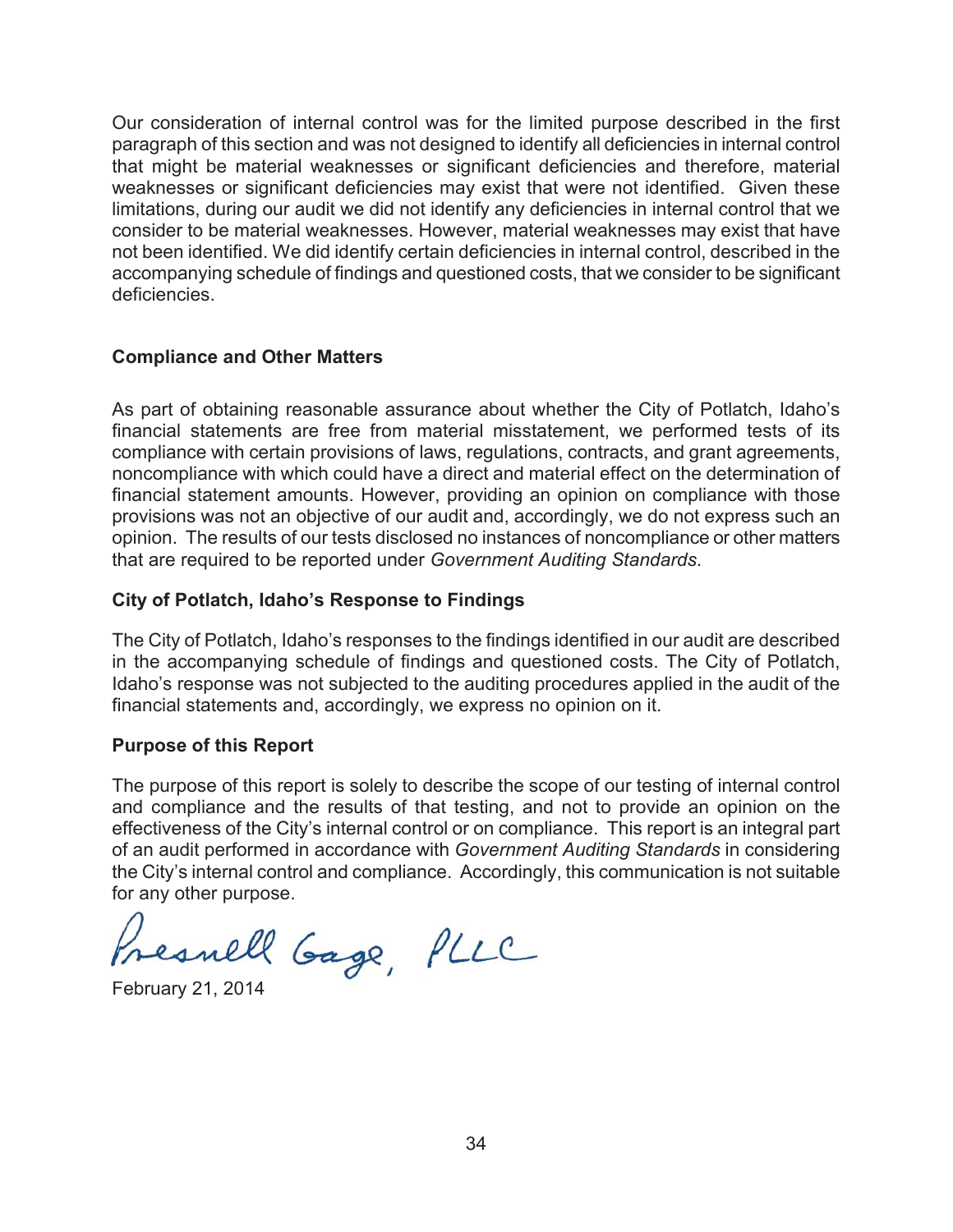



609 South Washington, Suite 202 Moscow, Idaho 83843 www.presnellgage.com

(208) 882-2211

#### **Independent Auditor's Report – Single Audit Act**

Fax: (208) 883-3808

Members of the City Council City of Potlatch Potlatch, Idaho

#### **Report on Compliance for Each Major Federal Program**

We have audited the City of Potlatch, Idaho's compliance with the types of compliance requirements described in the *OMB Circular A-133 Compliance Supplement* that could have a direct and material effect on each of the City of Potlatch, Idaho's major federal programs for the year ended September 30, 2013. The City of Potlatch, Idaho's major federal programs are identified in the summary of auditor's results section of the accompanying schedule of findings and questioned costs.

#### **Management's Responsibility**

Management is responsible for compliance with the requirements of laws, regulations, contracts, and grants applicable to its federal programs.

#### **Auditor's Responsibility**

Our responsibility is to express an opinion on compliance for each of the City of Potlatch, Idaho's major federal programs based on our audit of the types of compliance requirements referred to above. We conducted our audit of compliance in accordance with auditing standards generally accepted in the United States of America; the standards applicable to financial audits contained in *Government Auditing Standards*, issued by the Comptroller General of the United States ; and OMB Circular A-133, *Audits of States, Local Governments, and Non-Profit Organizations*. Those standards and OMB Circular A-133 require that we plan and perform the audit to obtain reasonable assurance about whether noncompliance with the types of compliance requirements referred to above that could have a direct and material effect on a major federal program occurred.

> Lewiston Office: 1216 Idaho Street, Lewiston, Idaho 83501, (208) 746-8281 Grangeville Office: 111 South Mill Street, Grangeville, Idaho 83530, (208) 983-1254 Orofino Office: 216 Johnson Avenue, Orofino, Idaho 83544, (208) 476-3012 Pullman Office: 1230 SE Bishop Blvd., Pullman, Washington 99163, (509) 332-6541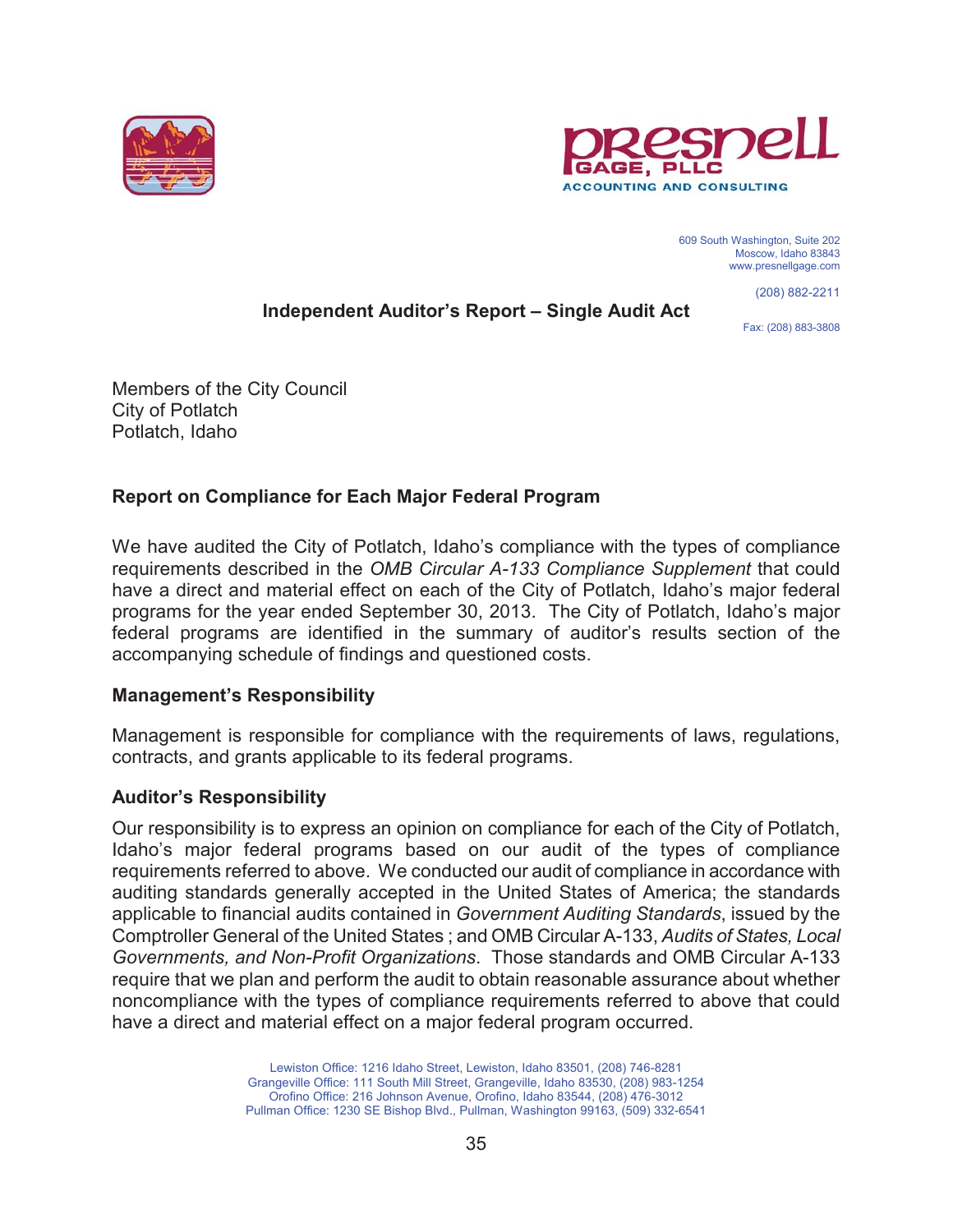An audit includes examining, on a test basis, evidence about the City of Potlatch, Idaho's compliance with those requirements and performing such other procedures as we considered necessary in the circumstances. We believe that our audit provides a reasonable basis for our opinion on compliance for each major federal program. However, our audit does not provide a legal determination of the City of Potlatch, Idaho's compliance.

#### **Opinion on Each Major Federal Program**

In our opinion, the City of Potlatch, Idaho complied, in all material respects, with the types of compliance requirements referred to above that could have a direct and material effect on each of its major federal programs for the year ended September 30, 2013.

#### **Report on Internal Control Over Compliance**

Management of the City of Potlatch, Idaho, is responsible for establishing and maintaining effective internal control over compliance with requirements referred to above. In planning and performing our audit of compliance, we considered the City of Potlatch, Idaho's internal control over compliance with the types of requirements that could have a direct and material effect on a major federal program in order to determine our auditing procedures that are appropriate in the circumstances for the purpose of expressing our opinion on compliance for each major federal program and to test and report on internal control over compliance in accordance with OMB Circular A-133, but not for the purpose of expressing an opinion on the effectiveness of internal control over compliance. Accordingly, we do not express an opinion on the effectiveness of the City of Potlatch, Idaho's internal control over compliance.

A *deficiency in internal control over compliance* exists when the design or operation of a control over compliance does not allow management or employees, in the normal course of performing their assigned functions, to prevent, or detect and correct noncompliance with a type of compliance requirement of a federal program on a timely basis. A *material weakness in internal control over compliance* is a deficiency, or combination of deficiencies, in internal control over compliance, such that there is a reasonable possibility that material noncompliance with a type of compliance requirement of a federal program will not be prevented, or detected and corrected on a timely basis. A *significant deficiency in internal control over compliance* is a deficiency, or a combination of deficiencies, in internal control over compliance with a type of compliance requirement of a federal program that is less severe than a material weakness in internal control over compliance, yet important enough to merit attention by those charged with governance.

Our consideration of internal control over compliance was for the limited purpose described in the first paragraph of this section and was not designed to identify all deficiencies in internal control over compliance that might be material weaknesses or significant deficiencies. We did not identify any deficiencies in internal control over compliance that we consider to be material weaknesses. However, material weaknesses may exist that have not been identified.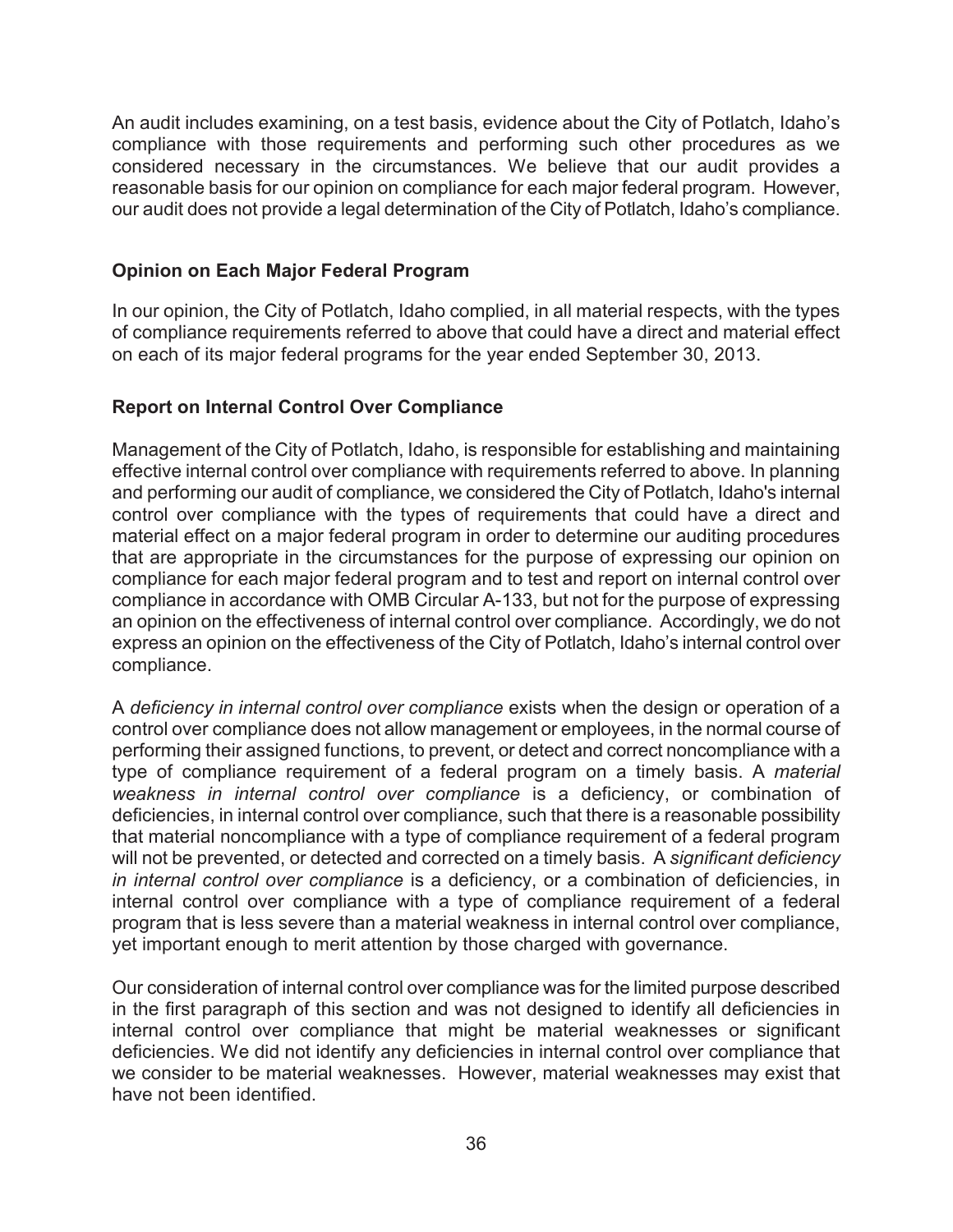#### **Purpose of this Report**

The purpose of this report on internal control over compliance is solely to describe the scope of our testing of internal control over compliance and the results of that testing based on the requirements of OMB Circular A-133. Accordingly, this report is not suitable for any other purpose.

Presnell Gage, PLLC

February 21, 2014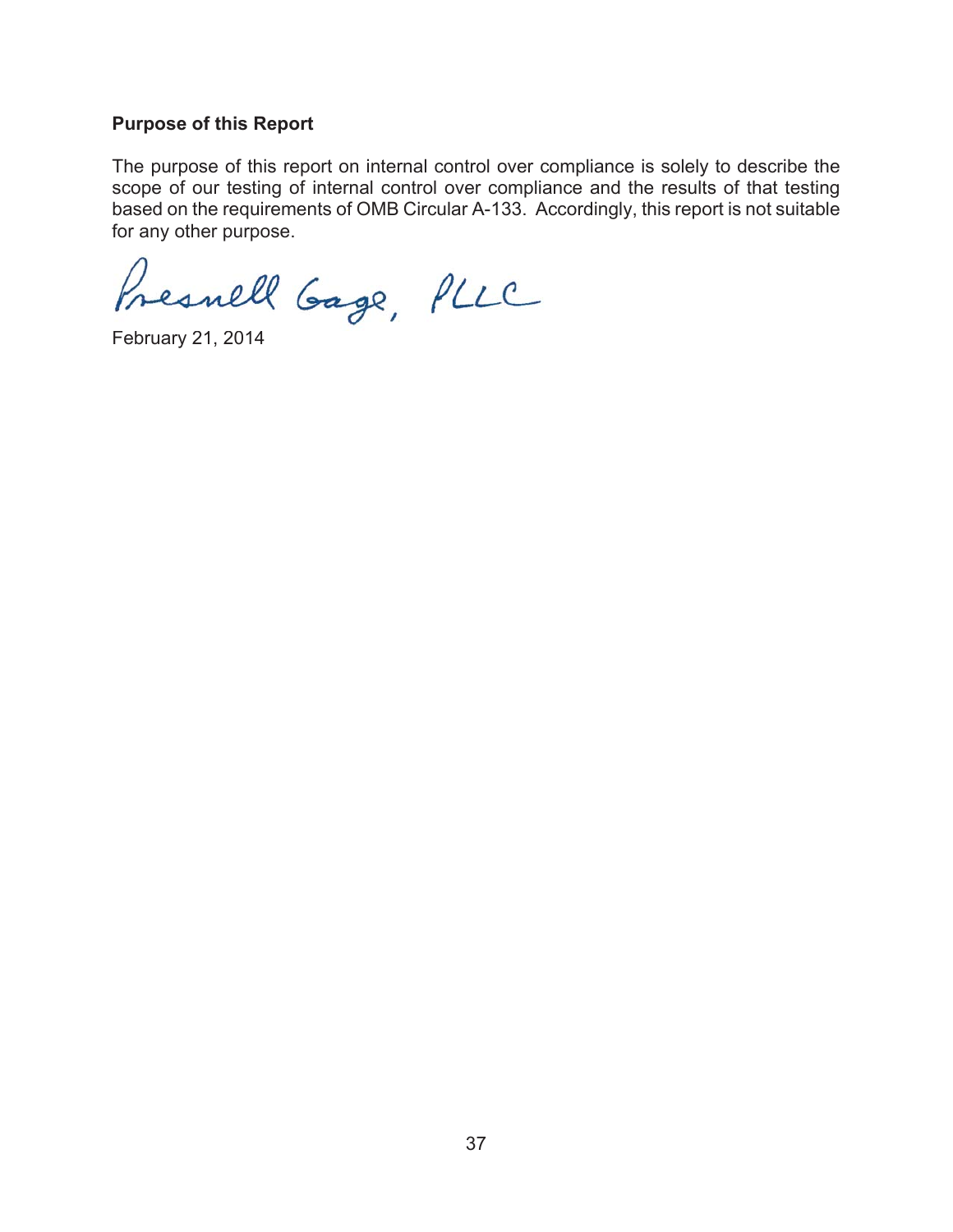#### SCHEDULE OF FINDINGS AND QUESTIONED COSTS For the Year Ended September 30, 2013

#### **Finding No. 1**

Criteria – Internal control systems generally attempt to divide up accounting tasks among multiple individuals (segregation of duties) to improve the ability of the City to identify errors within the accounting system.

Condition – The City has concentrated many accounting duties to one individual such that the desired segregation of duties is not possible. There are a limited number of personnel available to provide for the desired "segregation of duties."

Effect – Many accounting duties are performed by a single individual with limited oversight available within the City.

Response – The City's management and City Council believe that the cost of hiring additional accounting staff outweighs the benefits that the segregation of duties would provide.

Recommendation – We concur with the City's response.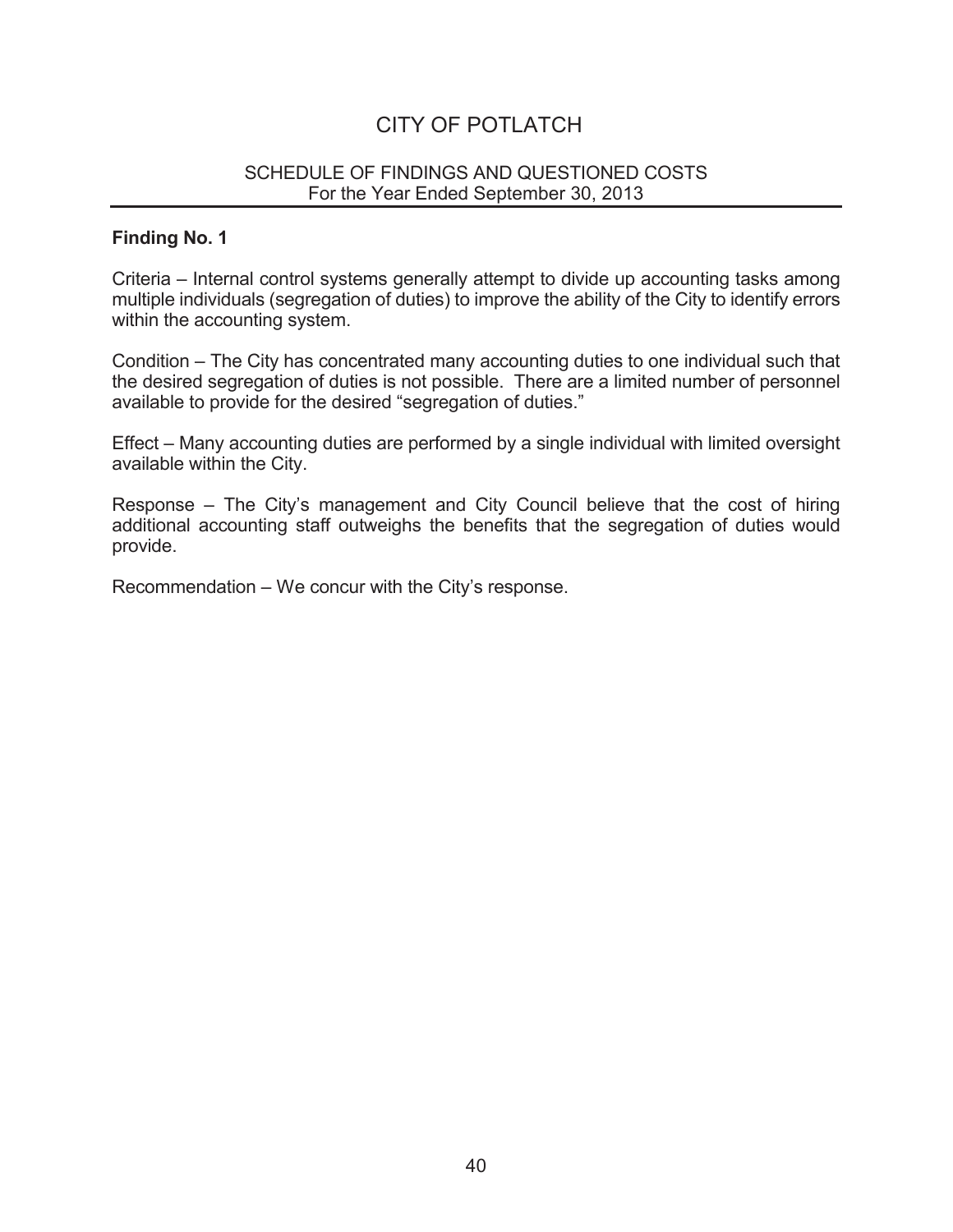#### **City of Potlatch**

#### SCHEDULE OF EXPENDITURES OF FEDERAL AWARDS - ACCRUAL BASIS For the Year Ended September 30, 2013

|                                                                                                                                                                        | Federal<br><b>CFDA</b><br>Number |   | Federal<br>Expenditures |
|------------------------------------------------------------------------------------------------------------------------------------------------------------------------|----------------------------------|---|-------------------------|
| UNITED STATES ENVIRONMENTAL PROTECTION AGENCY<br>Passed-through State of Idaho<br>State of Idaho Capitalization Grants for Clean<br><b>Water State Revolving Funds</b> | 66.458                           | S | 490.852                 |
| DEPARTMENT OF HOUSING AND URBAN DEVELOPMENT<br>Passed-through the State of Idaho<br>State of Idaho Community Development Block                                         | 14.228                           |   | 33,387                  |
| TOTAL EXPENDITURES OF FEDERAL AWARDS                                                                                                                                   |                                  |   | 524,239                 |
|                                                                                                                                                                        |                                  |   |                         |

BASIS OF PRESENTATION - SCHEDULE OF EXPENDITURES OF FEDERAL AWARDS The schedule of expenditures of federal awards includes grant activity of the City of Potlatch, Idaho and is presented in the *accrual basis* of accounting. The information in this schedule is presented in accordance with the requirements of 'OMB Circular A-133, *Audits of States, Local Governments, and Non-Profit Organizations.*